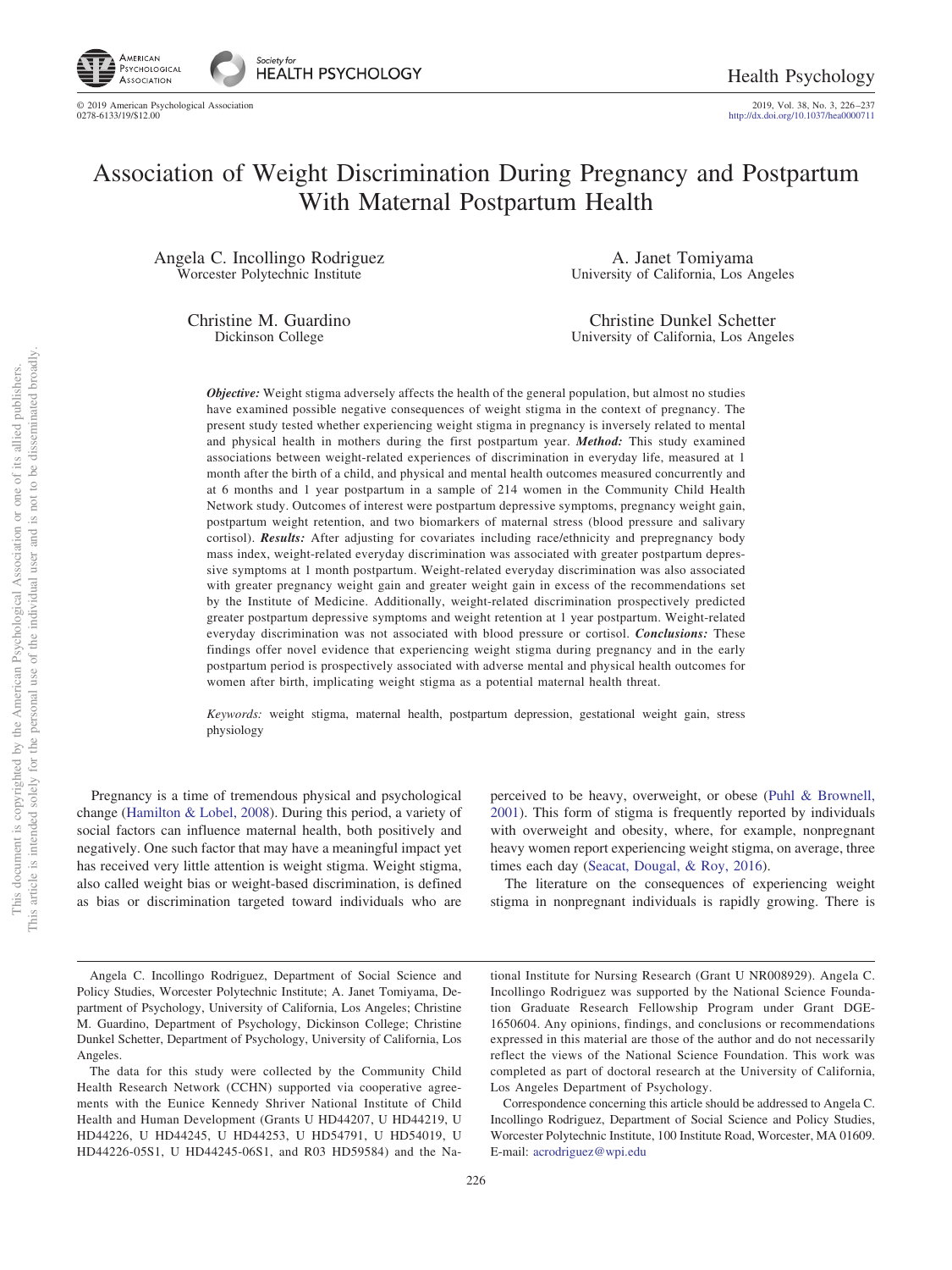mounting evidence from nationally representative samples that experiencing weight stigma is prospectively associated with adverse health outcomes and mortality in adult women and men [\(Sutin, Stephan, & Terracciano, 2015\)](#page-10-3). Many of these health outcomes are particularly relevant for pregnancy; for instance, weight stigma is associated with reports of more depressive symptoms and increased risk of diagnoses of major depressive disorder [\(Papadopoulos & Brennan, 2015\)](#page-10-4). Moreover, weight stigma has been shown to undermine attempts to lose weight [\(Papadopoulos](#page-10-4) [& Brennan, 2015\)](#page-10-4) and, paradoxically, drives weight gain instead [\(Jackson, Beeken, & Wardle, 2014;](#page-10-5) [Sutin & Terracciano, 2013\)](#page-11-0). Finally, there is evidence from laboratory studies that weight stigma elicits physiological reactivity via increased cortisol and blood pressure [\(Himmelstein, Incollingo Belsky, & Tomiyama,](#page-10-6) [2015;](#page-10-6) [Major, Eliezer, & Rieck, 2012;](#page-10-7) [Puhl & Suh, 2015;](#page-10-8) [Schvey,](#page-10-9) [Puhl, & Brownell, 2014\)](#page-10-9).

These outcomes in the context of pregnancy—for example, postpartum depressive symptoms, excess gestational weight gain and postpartum weight retention, and maternal physiological stress reactivity—are pertinent to healthy pregnancies because they all can have implications for maternal and child health, not only during pregnancy, but during the postpartum period as well (e.g., [Davis & Sandman, 2010;](#page-10-10) [Endres et al., 2015;](#page-10-11) [Gress-Smith, Lu](#page-10-12)[ecken, Lemery-Chalfant, & Howe, 2012;](#page-10-12) [Hobel, Dunkel-Schetter,](#page-10-13) [Roesch, Castro, & Arora, 1999;](#page-10-13) [Johnson et al., 2013;](#page-10-14) [Moehler,](#page-10-15) [Brunner, Wiebel, Reck, & Resch, 2006\)](#page-10-15). Evidence of whether weight stigma elicits these consequences in the context of pregnancy, though, is limited. One study from the broader discrimination literature did find that discrimination attributed to race or weight was related to a heightened risk of gaining excess weight over the course of pregnancy among 413 Black and Latina women [\(Reid et al., 2016\)](#page-10-16). Despite the strength of using a diverse sample, this study looked at all forms of discrimination, and current research has not addressed whether weight stigma in particular might be associated with the abovementioned maternal health consequences. This gap in research is notable because all pregnant women must gain weight, and roughly 22% of women begin pregnancy already with obesity by current body mass index (BMI) standards [\(Kim, Dietz, England, Morrow, & Callaghan, 2007\)](#page-10-17). Moreover, weight stigma can affect any woman who perceives herself to be heavy, regardless of her objective BMI (e.g., [Him](#page-10-6)[melstein et al., 2015;](#page-10-6) [Incollingo Rodriguez, Heldreth, & To](#page-10-18)[miyama, 2016;](#page-10-18) [Major, Tomiyama, & Hunger, 2018\)](#page-10-19), which suggests that all pregnant women may be vulnerable to weight stigma and its consequences.

The current study aimed to address this lack of knowledge on weight stigma in maternal health by testing a priori hypotheses using data collected by the Community Child Health Network (CCHN) study. This multisite community-based project investigated factors contributing to disparities in maternal-child health. Based on the existing literature linking weight stigma to the abovementioned outcomes in nonpregnant populations, the present study tested the following hypotheses in a diverse sample of women: more frequent experiences of weight stigma would be associated with (Hypothesis 1) more postpartum depressive symptoms throughout the first year postpartum, (Hypothesis 2) more gestational weight gain and excess weight gain as well as postpartum weight retention, and (Hypothesis 3) higher cortisol and blood pressure over the postpartum period.

### **Method**

### **CCHN Study Design**

CCHN was a five-site research network funded by the Eunice Kennedy Shriver National Institute of Child Health and Human Development. This network conducted a collaborative, community participatory study with the goal of reducing racial, ethnic, and socioeconomic disparities in maternal-child health. The network/ study sites were Baltimore, Maryland; Los Angeles, California; Washington, DC; Lake County, Illinois; and several counties in Eastern North Carolina, each of which had a designated catchment area serving low-income and racially and ethnically diverse pregnant populations. Full information on recruitment, enrollment, and data collection procedures in the CCHN study along with detailed demographic and descriptive information about the study sample are published elsewhere (see [Dunkel Schetter et al., 2013;](#page-10-20) [O'Campo et al., 2016;](#page-10-21) [Ramey et al., 2015\)](#page-10-22). In brief, this longitudinal study collected data from Black, Latina, and non-Hispanic White women from 1 month after the birth of a child at regular intervals for 2 years, and a subset who conceived again were followed throughout the subsequent pregnancy, birth, and at one interval postpartum. The study was approved by the institutional review boards of all participating universities and community organizations, and written informed consent was obtained from all participants. The dataset includes information abstracted from medical records, biospecimens, and biophysical measures. Trained study staff conducted home visits to collect semistructured interview data with participants at 1 month, 6 months, and 1 year postpartum and collect other data. CCHN is now a public use dataset.

### **Participants**

The full CCHN study sample was composed of 2,510 women aged 18 to 40 who delivered a live infant at 20 or more weeks of gestation. Most participants were enrolled while still in the hospital after delivering their child, with the exception of one site that enrolled participants during their pregnancies.

The present study used a subsample of 214 participants who completed the everyday discrimination measure and selected "height or weight" as the reason to which they attributed their everyday experiences of discrimination. This represents approximately 13% of the full study sample. Overall, demographic characteristics in this sample closely paralleled the full sample with no statistically significant differences on age, ethnicity, education, or poverty status (all  $ps > .16$ ). [Table 1](#page-2-0) presents comparisons between this sample and the full sample.

### **Measures**

### **Predictor variable.**

*Weight-related discrimination.* Experiences of weight stigma were assessed at 1 month postpartum using the original nine items in the Everyday Discrimination Scale [\(Williams, Yan, Jackson, &](#page-11-1) [Anderson, 1997\)](#page-11-1). Sample items are "you are treated with less courtesy than other people" and "you are threatened or harassed." A tenth item ("You are followed around in stores") was later added to this scale specifically to capture racial discrimination [\(Williams](#page-11-2)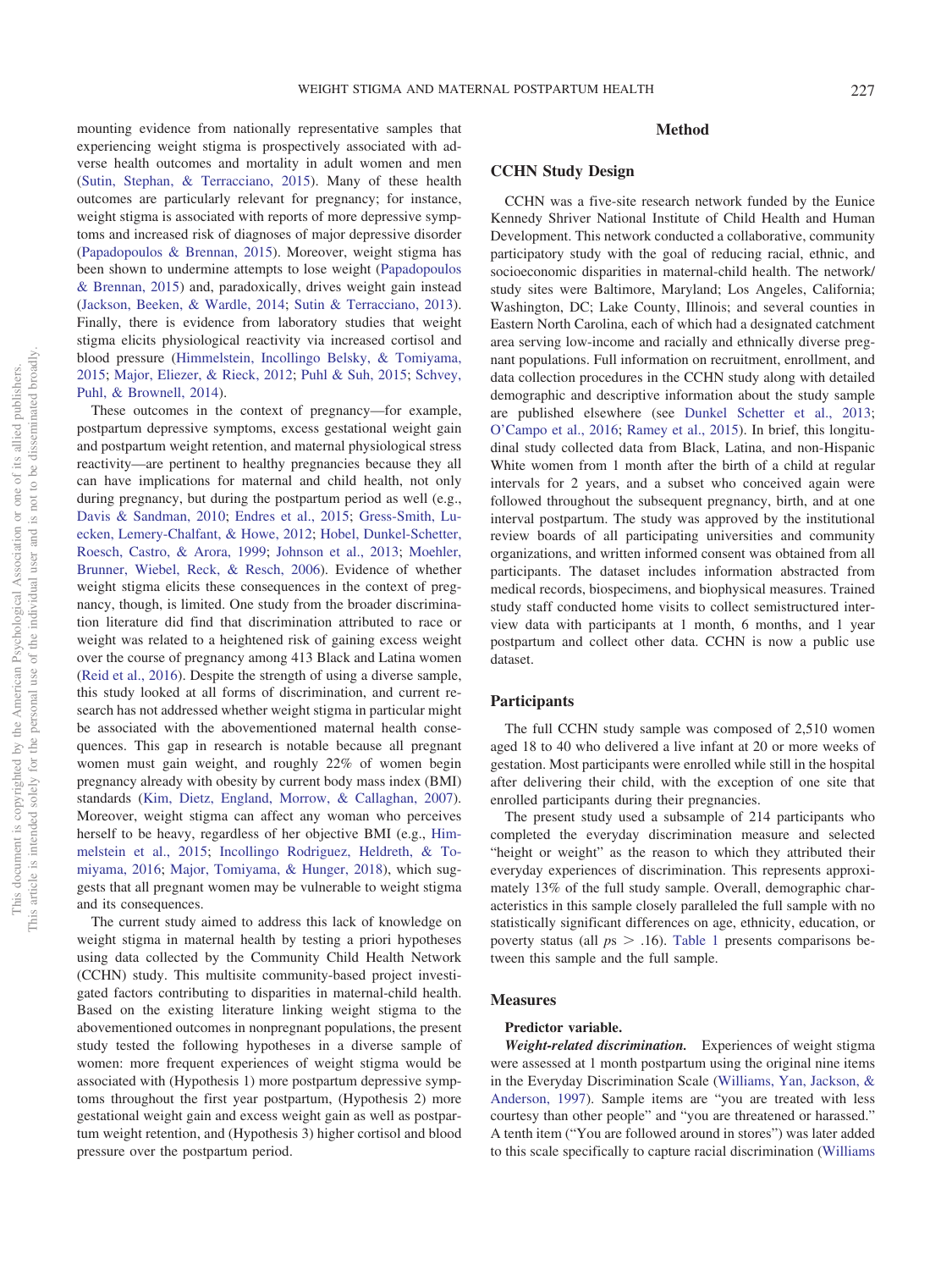| Variable                              | Full sample,<br>$N = 2.510$ | Subsample,<br>$n = 214$ | $\chi^2$ or t | <i>p</i> value |
|---------------------------------------|-----------------------------|-------------------------|---------------|----------------|
| Age                                   | 25.68 (5.67)                | 25.24(5.55)             | 1.15          | .251           |
| Ethnicity                             |                             |                         | .31           | .858           |
| <b>Black</b>                          | 53.7%                       | 50.5%                   |               |                |
| Latina                                | 22.1%                       | 23.4%                   |               |                |
| White                                 | 24.2%                       | 26.2%                   |               |                |
| Education                             |                             |                         | 1.80          | .772           |
| Less than high school                 | 18.7%                       | 20.6%                   |               |                |
| High school or equivalent             | 42.8%                       | 47.2%                   |               |                |
| Some college                          | 22.5%                       | 19.2%                   |               |                |
| Bachelor's degree or equivalent       | 14.8%                       | 12.1%                   |               |                |
| Other                                 | 1.2%                        | .9%                     |               |                |
| Poverty status                        |                             |                         | 3.61          | .165           |
| At or below the federal poverty line  | 43.0%                       | 52.3%                   |               |                |
| 100%-200% of the federal poverty line | 27.4%                       | 21.1%                   |               |                |
| $>$ 200% of the federal poverty line  | 29.6%                       | 26.6%                   |               |                |

<span id="page-2-0"></span>Table 1 *Comparison of Demographic Characteristics Between Full and Subsamples*

*Note*. Unless displayed with a % symbol, values refer to means, and standard deviations are in parentheses. White  $=$  non-Hispanic White.

[et al., 2008\)](#page-11-2), and accordingly, this item was dropped in the present analyses. Participants responded indicating how frequently each type of discriminatory experience occurred over the previous year, from *almost every day* to *never*. Participants also indicated to what they attributed these discriminatory experiences, selecting from a list of nine possible reasons for their experiences such as race, accent, nationality and others. One option on this list was "your height or weight." Any participant who completed the scale and endorsed her height or weight as the reason for her experiences of discrimination, even if she also selected additional reasons, was designated as having experienced weight stigma during pregnancy and/or the early postpartum period. This measure was used as the predictor in all analyses. Cronbach's alpha  $= .88$  for the nine-item version of this scale in this sample, and  $\alpha = .83$  for the 10-item version.

### **Outcome variables.**

*Postpartum depression.* Postpartum depressive symptoms were assessed at 1 month, 6 months, and 1 year postpartum using the validated Edinburgh Postnatal Depression Scale (EPDS; [Cox,](#page-10-23) [Holden, & Sagovsky, 1987\)](#page-10-23). The EPDS has demonstrated strong psychometric properties in previous research among postpartum women (e.g., [Cox et al., 1987\)](#page-10-23), including good reliability (Cronbach's alpha  $= .87$ ) and established validity, and it is sensitive to depressive symptom fluctuations. Participants indicated how frequently 10 common postpartum depressive symptoms occurred over the previous 7 days. In this sample, Cronbach's alpha reliability = .77 at 1 month postpartum,  $\alpha$  = .79 at 6 months postpartum, and  $\alpha = .79$  at 1 year postpartum.

*Prepregnancy and postpartum BMI.* Prepregnancy weight and height were recorded in medical records, whereas postpartum weight and height were measured by study staff during home visits at 6 months and 1 year postpartum. Weight was measured in pounds using a UC-321 Precision Personal Health (Milpitas, CA) digital scale. Height was measured in inches using a rigid measuring tape as participants stood against a wall without shoes. BMI at each time point was then calculated according to the standard formula of weight[kg]/height<sup>2</sup>[m]. The average prepregnancy BMI

for participants was  $30.34 \text{ kg/m}^2$  (*SD* = 8.31). At 6 months postpartum, the mean BMI was  $32.06 \text{ kg/m}^2$  (*SD* = 9.07), and at 1 year postpartum, the mean BMI was  $32.21 \text{ kg/m}^2$  (*SD* = 9.23). BMI values were also categorized according to the Institute of Medicine cutoffs for individuals with "underweight"  $\langle$  <18.5 kg/ m<sup>2</sup>), "normal weight" (18.5-24.9 kg/m<sup>2</sup>), "overweight" (25.0-29.9 kg/m<sup>2</sup>), and "obesity" ( $\geq$ 30.0 kg/m<sup>2</sup>).

*Pregnancy weight gain.* Pregnancy weight gain was calculated as the difference between the participant's prepregnancy weight and weight at delivery as recorded on medical charts in pounds. A total of 149 out of the 214 participants had complete data to compute this variable; for this group, the mean pregnancy weight gain was 29.77 pounds  $(SD = 16.83)$ .

*Excess gestational weight gain.* Excess gestational weight gain was calculated as the amount of weight gain beyond the Institute of Medicine's maximum recommendation based on prepregnancy BMI classification [\(Institute of Medicine & National](#page-10-24) [Research Council, 2009\)](#page-10-24), which is 35 pounds for underweight and normal weight BMI, 25 pounds for overweight BMI, and 20 pounds for obese BMI. A total of 49% gained within the recommended range, while 51% had excess weight gain. The average amount of excess weight gain was  $3.63$  pounds  $(SD = 17.39)$ . These values are roughly comparable to the national average rate of excess weight gain, which has been reported at 47% in population-based samples [\(Deputy, Sharma, Kim, & Hinkle,](#page-10-25) [2015\)](#page-10-25).

*Weight retention.* Participant weight was measured during home visits at 6 months and 1 year postpartum and weight retention was calculated as the difference between a participant's weight at each interview time point and her prepregnancy weight, when prepregnancy weight was available. The average weight retention was 10.47 pounds  $(SD = 20.19, n = 86)$  at 6 months postpartum and 10.21 pounds  $(SD = 20.27, n = 98)$  at 1 year postpartum.

*Blood pressure.* Systolic and diastolic blood pressure readings (mmHg) were taken during the 6-months and 1-year postpartum visits while the participants were seated using an Omron HEM-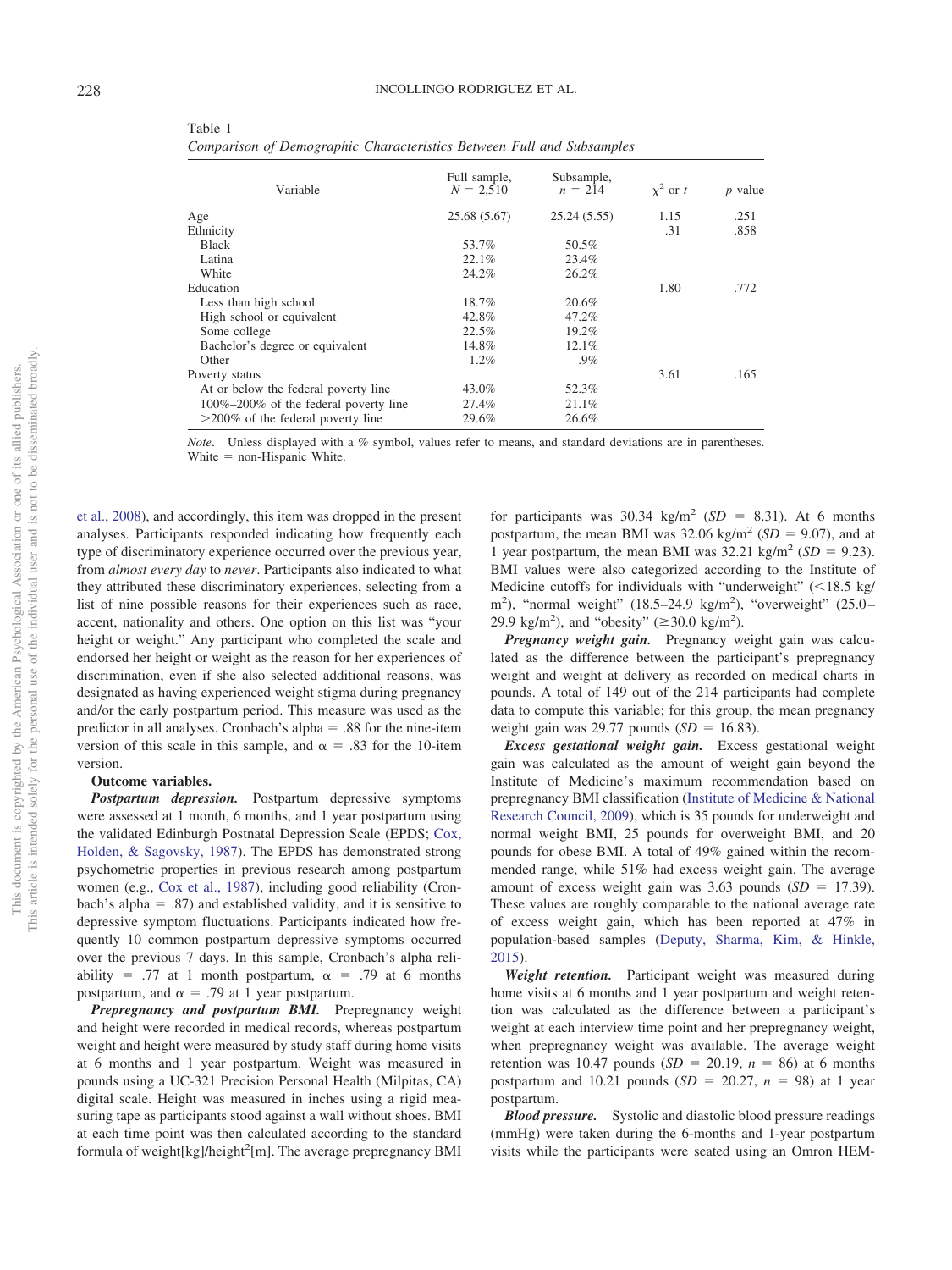711DLX or HEM-907XL Pro standardized digital sphygmomanometer (Omron Global, Osaka, Japan). At each time point, averages of the three measures were computed for analyses.

*Cortisol.* At both 6 months and 1 year postpartum, participants completed 1 day of diurnal salivary cortisol sampling during which they provided saliva samples upon waking, 30 min after waking, and at bedtime. Three variables were computed at each time point: cortisol awakening response (computed as the difference between the two morning values), cortisol slope (computed from the morning and evening values), and total daily cortisol output (computed as the area under the curve).

### **Covariates.**

*Demographic covariates.* A set of demographic variables were collected through interviews: mother's age at enrollment, years of education, per capita household income adjusted for cost of living, race and ethnicity (Black, Latina, non-Hispanic White), and cohabitation status with the child's father (not cohabiting, unmarried but cohabiting, married and cohabiting).

*Pregnancy- and health-related covariates.* Pregnancy- and health-related measures included prepregnancy BMI, primiparity, type of delivery (vaginal vs. C-section), length of interpregnancy interval (weeks), whether mother was breastfeeding at each time point, hormonal contraception use, and steroid medication use.

### **Data Analytic Plan**

Hierarchical linear regression analyses were employed to evaluate everyday discrimination as a continuous predictor of outcomes for each hypothesis. Potential covariates (age at enrollment, years of education, income, cohabitation status, prepregnancy BMI, breastfeeding status at the analytic time point, type of delivery, parity at time of delivery, interpregnancy interval, study site) were first tested to ensure they were not associated with everyday discrimination (the predictor). Covariates were then tested for potential associations with each of the outcomes of interest. In the event that any covariate was significantly related to any outcome, this covariate was then entered into all models for the related hypothesis. Thus, each set of analyses for a given hypothesis had a different set of covariates.

The race/ethnicity variable (Black/Latina/non-Hispanic White) was related to everyday discrimination,  $F(2, 209) = 3.22$ ,  $p =$ .042, with post hoc analyses revealing that Black participants scored marginally significantly higher than non-Hispanic White participants,  $p = .070$ . The interaction between everyday discrimination and the race/ethnicity variable did not affect any outcome of interest (all  $ps > .211$ ). Therefore, two variables coding race/ ethnicity were included as covariates in the first step of all models. Because some women attributed their discrimination to other sources in addition to weight, a dichotomous variable coding whether multiple attributions had been made was also entered as a covariate for all analyses. Although the weight attribution includes "height," everyday discrimination values were not significantly related to participants' height,  $p = .767$ , nor did height affect results, and participant height was therefore not included. In sum, all models included the race/ethnicity variables and if multiple attributions were made along with any unique covariates that emerged as significant per the individual hypothesis.<sup>1</sup>

### **Results**

The study sample was comprised of roughly 54% Black participants, 22% Latina participants, and 24% non-Hispanic White participants. This group was primarily low income, with 43% living at or below the federal poverty line, and 43% were also classified as having prepregnancy obesity by BMI standards. Black and Latina participants were younger, less educated, and had lower household income per capita than non-Hispanic White participants. [Table 2](#page-4-0) presents descriptive statistics and comparisons by race/ethnicity on the predictor variable, outcome variables, and covariates.

### *H***1: Postpartum Depressive Symptoms**

In addition to race/ethnicity and multiple attributions, the following covariates were included in the analyses for this hypothesis: mother's age and previous postpartum depressive symptoms (for analyses on measures at 6 months and 1 year postpartum).

Results of the hierarchical regression analyses for each outcome are reported in [Table 3.](#page-5-0) Weight-related everyday discrimination predicted more postpartum depressive symptoms at both 1 month and 1 year postpartum, controlling for the specified covariates, but was not significantly associated with postpartum depressive symptoms at 6 months postpartum.

### *H***2: Weight-Related Outcomes**

In addition to race/ethnicity and multiple attributions, the following covariates were included in the analyses for this hypothesis: mother's age and primiparity.<sup>2</sup>

Results of hierarchical regression analyses for each outcome are reported in [Table 4.](#page-6-0) Weight-related everyday discrimination was associated with greater gestational weight gain and excess gestational weight gain and also predicted more weight retention at 1 year postpartum, controlling for covariates. It was not significantly associated with weight retention at 6 months postpartum.

### *H***3: Physiological Outcomes**

In addition to race/ethnicity and multiple attributions, the following covariates were included in the analyses for this hypothesis: mother's age, mother's education, and C-section delivery. Hormonal contraception and steroid medication use were examined as potential covariates as these can influence cortisol, but neither was significant. These were therefore excluded as covariates.

<sup>&</sup>lt;sup>1</sup> Although prepregnancy BMI was not determined as statistically appropriate to include as a covariate in any models, separate analyses were also conducted controlling for this variable. Including this covariate did not affect the statistical significance for any outcome with the exception of weight retention at 1 year postpartum, where the relationship was reduced

to marginal statistical significance,  $p = .096$ .<br><sup>2</sup> There were differences in weight retention based on study site. Namely, participants from Baltimore had greater weight retention than those from Los Angeles or Washington, DC at 6 months postpartum  $(p =$ .005, .024, respectively) and more than those from Los Angeles at 1 year postpartum  $(p = .037)$ . These comparisons, though, were underpowered  $(n < 18$  for all sites except Chicago). Additionally, weight retention was the only outcome for which there were differences by site. Site was therefore excluded as a covariate; the significance of results did not change when controlling for site.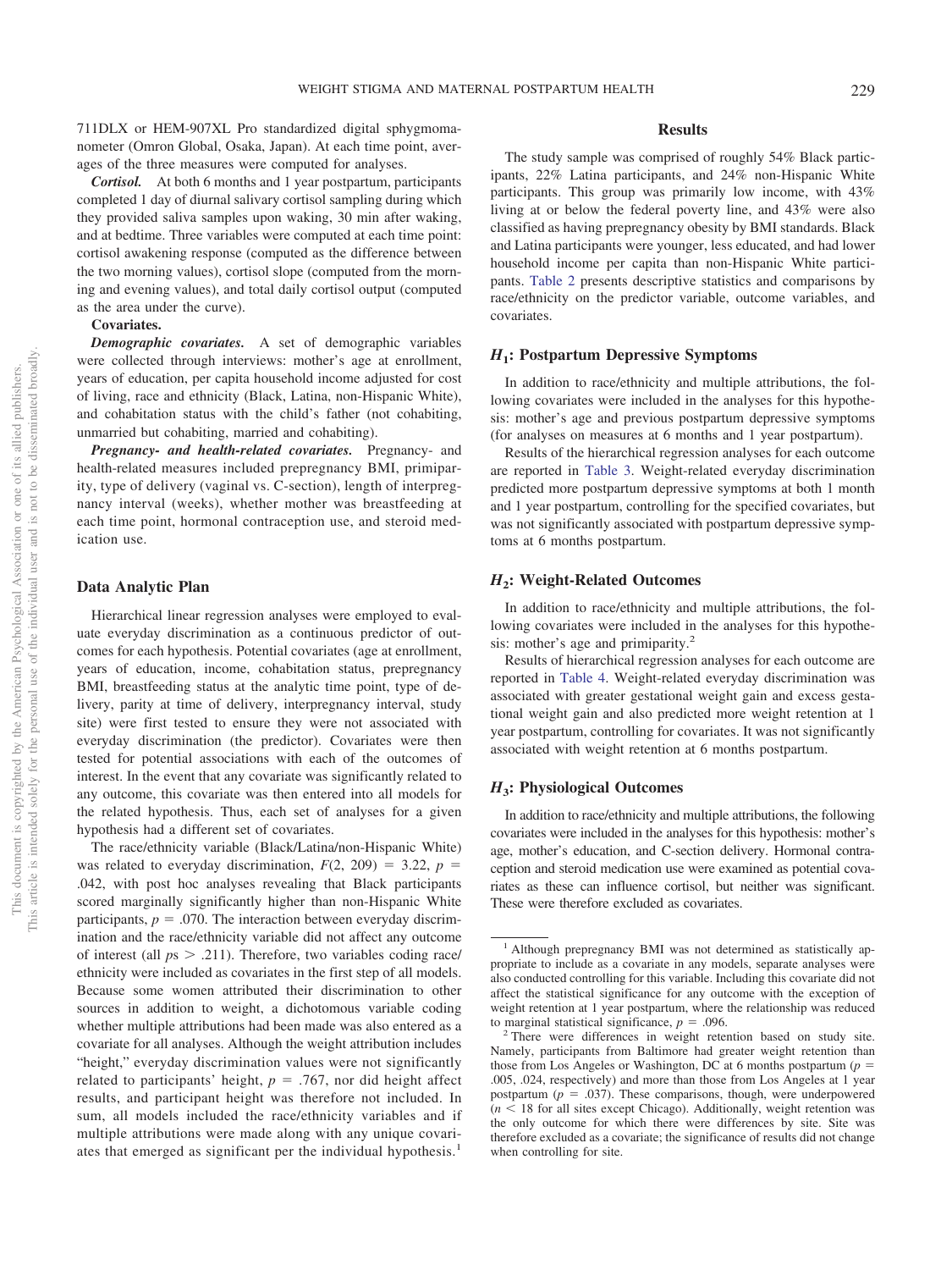### <span id="page-4-0"></span>Table 2

*Descriptive Statistics and Comparison by Race/Ethnicity on Variables of Interest*

| Variable                                                      | Overall<br>$(N_{\text{total}} = 214)$ | <b>Black</b><br>$(n = 108)$   | Latina<br>$(n = 50)$ | White<br>$(n = 56)$          | Test statistic                        | $p$ value    | Tukey<br>post hoc               |
|---------------------------------------------------------------|---------------------------------------|-------------------------------|----------------------|------------------------------|---------------------------------------|--------------|---------------------------------|
| Predictor variable                                            |                                       |                               |                      |                              |                                       |              |                                 |
| Everyday discrimination                                       | 14.24 (7.20)                          | 15.47 (7.56)                  | 13.14 (8.19)         | 12.86 (4.95)                 | $F = 3.22$                            | .042         | $a > c^{\dagger}$               |
| Endorsed multiple attributions                                | 82.2%                                 | 79.6%                         | 90%                  | 80.4%                        | $x^2 = .80$                           | .670         |                                 |
| Hypothesis 1                                                  |                                       |                               |                      |                              |                                       |              |                                 |
| Postpartum depressive symptoms                                |                                       |                               |                      |                              |                                       |              |                                 |
| 1 month postpartum                                            | 6.11(4.43)                            | 6.50(4.86)                    | 5.90(4.09)           | 5.56(3.84)                   | $F = .86$                             | .423         |                                 |
| 6 months postpartum                                           | 5.71(4.41)                            | 6.44(4.58)                    | 5.59(5.03)           | 4.67(3.54)                   | $F = 2.29$                            | .105         |                                 |
| 1 year postpartum                                             | 5.14(4.41)                            | 4.94 (4.77)                   | 5.94(3.77)           | 4.88(4.19)                   | $F = .70$                             | .500         |                                 |
| Hypothesis 2                                                  |                                       |                               | 28.28 (14.78)        |                              | $F = .83$                             | .437         |                                 |
| Pregnancy weight gain (pounds)<br>Excess weight gain (pounds) | 29.77 (16.83)<br>3.63 (17.39)         | 31.82 (19.65)<br>5.93 (19.95) | 1.73 (15.89)         | 28.16 (13.89)<br>2.16(14.41) | $F = .96$                             | .384         |                                 |
| Weight retention                                              |                                       |                               |                      |                              |                                       |              |                                 |
| 6 months postpartum                                           | 10.47(20.19)                          | 14.20 (23.72)                 | 8.66 (16.21)         | 7.81 (18.53)                 | $F = .92$                             | .401         |                                 |
| 1 year postpartum                                             | 10.21(20.27)                          | 12.69 (19.35)                 | 12.16 (22.38)        | 5.52 (19.40)                 | $F = 1.28$                            | .282         |                                 |
| Hypothesis 3                                                  |                                       |                               |                      |                              |                                       |              |                                 |
| Systolic blood pressure                                       |                                       |                               |                      |                              |                                       |              |                                 |
| 6 months postpartum                                           | 112.33 (13.63)                        | 115.54 (14.75)                | 107.27 (12.25)       | 110.80 (11.71)               | $F = 3.99$                            | .021         | $a > b^*$                       |
| 1 year postpartum                                             | 112.03 (12.87)                        | 113.50 (15.09)                | 108.98 (10.84)       | 111.64 (9.40)                | $F = 1.31$                            | .274         |                                 |
| Diastolic blood pressure                                      |                                       |                               |                      |                              |                                       |              |                                 |
| 6 months postpartum                                           | 75.83 (12.09)                         | 78.53 (14.02)                 | 70.96 (9.82)         | 75.04 (9.27)                 | $F = 3.84$                            | .024         | $a > b^*$                       |
| 1 year postpartum                                             | 74.28 (10.11)                         | 75.72 (11.21)                 | 70.39 (9.81)         | 74.53 (7.46)                 | $F = 2.96$                            | .055         | $a > b^*$                       |
| Total cortisol output (µg/dL)                                 |                                       |                               |                      |                              |                                       |              |                                 |
| 6 months postpartum                                           | 5.23(2.68)                            | 5.54(3.67)                    | 4.30(2.16)           | 5.47 (1.89)                  | $F = 1.34$                            | .269         | $a < c^{\dagger}$               |
| 1 year postpartum                                             | 4.97(3.62)                            | 4.09(2.19)                    | 4.20(2.37)           | 6.34(4.90)                   | $F = 3.30$                            | .043         |                                 |
| Cortisol awakening response $(\mu g/dL)$                      |                                       |                               |                      |                              |                                       |              |                                 |
| 6 months postpartum                                           | .03(.32)                              | $-.04(.40)$                   | $-.01(.31)$          | .09(0.27)                    | $F = 1.14$                            | .325         |                                 |
| 1 year postpartum                                             | .02(.29)                              | $-.08(.27)$                   | .03(0.21)            | .13(.33)                     | $F = 2.93$                            | .062         | $a < c^*$                       |
| Cortisol slope                                                |                                       |                               |                      |                              |                                       |              |                                 |
| 6 months postpartum                                           | $-.02(.03)$                           | $-.02(.04)$                   | $-.03(.02)$          | $-.03(.02)$                  | $F = .47$                             | .625         |                                 |
| 1 year postpartum<br>Covariates                               | $-.02(.02)$                           | $-.02(.02)$                   | $-.02(.02)$          | $-.03(.02)$                  | $F = .25$                             | .782         |                                 |
| Age at enrollment (years)                                     | 25.24 (5.55)                          |                               | 24.18 (4.68)         | 29.17 (6.14)                 | $F = 23.05$                           | < .001       | $a < c^{\ast \ast \ast}$        |
|                                                               |                                       | 23.70 (4.58)                  |                      |                              |                                       |              | $b < c^{***}$                   |
| Education (years)                                             | 12.69(2.60)                           | 12.44 (1.90)                  | 11.02(2.37)          | 14.66(2.75)                  | $F = 35.56$                           | < 0.001      | $a > b^{***}$                   |
|                                                               |                                       |                               |                      |                              |                                       |              | $a < c^{**}$                    |
|                                                               |                                       |                               |                      |                              |                                       |              | $\mathbf{b} < \mathbf{c}^{***}$ |
| Household income per capita (in thousands of dollars)         | 12.14 (18.95)                         | 8.52 (12.42)                  | 5.92 (7.09)          | 24.55 (28.72)                | $F = 19.88$                           | < 0.001      | $a < c^{***}$                   |
|                                                               |                                       |                               |                      |                              |                                       |              | $b < c^{***}$                   |
| Cohabiting with father 1-year postpartum                      | 53.7%                                 | 32.4%                         | 70%                  | 80.4%                        |                                       | < .001       |                                 |
| Study site                                                    |                                       |                               |                      |                              | $\chi^2 = 21.14$<br>$\chi^2 = 135.66$ | < .001       |                                 |
| Baltimore, MD                                                 | 14%                                   | 24.1%                         |                      | 7.1%                         |                                       |              |                                 |
| Chicago, IL                                                   | 25.2%                                 | 8.3%                          | 46%                  | 39.3%                        |                                       |              |                                 |
| Los Angeles, CA                                               | 18.7%                                 | 9.3%                          | 40%                  | 17.9%                        |                                       |              |                                 |
| Eastern North Carolina                                        | 18.5%                                 | 21.3%                         |                      | 30.4%                        |                                       |              |                                 |
| Washington, DC                                                | 23.4%                                 | 37%                           | 14%                  | 5.4%                         |                                       |              |                                 |
| Prepregnancy BMI $(kg/m2)$                                    | 30.34 (8.31)                          | 30.66 (9.08)                  | 29.78 (7.02)         | 30.43 (8.53)                 | $F=.10$                               | .906         |                                 |
| Prepregnancy BMI categories                                   |                                       |                               |                      |                              |                                       |              |                                 |
| Underweight/normal weight                                     | 33.3%                                 | 35.4%                         | 31.1%                | 32.5%                        | $x^2 = 9.11$                          | .058         |                                 |
| Overweight                                                    | 23.3%                                 | 13.8%                         | 37.8%                | 22.5%                        |                                       |              |                                 |
| Obese                                                         | 43.3%                                 | 50.8%                         | 31.1%                | 45%                          |                                       |              |                                 |
| Multiparous                                                   | 55.4%                                 | 58%                           | 59.2%                | 47.2%                        | $\chi^2 = 1.62$<br>$\chi^2 = 5.80$    | .444         |                                 |
| C-section delivery                                            | 45.9%                                 | 46.1%                         | 34.0%                | 56.6%                        |                                       | .055         |                                 |
| Interpregnancy interval (months)                              | 18.87 (10.67)                         | 14.91 (3.34)                  | 22.78 (18.64)        | 19.89 (9.81)                 | $F = .69$                             | .516         |                                 |
| Ever breastfed<br>Hormonal contraception use                  | 67.1%<br>33.8%                        | 57.1%<br>42.2%                | 88.9%<br>15.4%       | 69.6%<br>32.6%               | $\chi^2 = 7.19$<br>$\chi^2 = 12.60$   | .027<br>.002 |                                 |
| Steroid medication use                                        | .7%                                   | 1.4%                          | $0\%$                | $0\%$                        |                                       |              |                                 |
|                                                               |                                       |                               |                      |                              |                                       |              |                                 |

*Note*. Unless displayed with a % symbol, values refer to means, and standard deviations are in parentheses. White  $=$  non-Hispanic White. a  $=$  Black; b  $=$  Latina; c  $=$  White.

b = Latina; c = White.<br>  $\begin{cases} \n\dot{p} = 0.10. \quad \dot{p} = 0.05. \quad \dot{p} = 0.01. \quad \dot{p} = 0.01. \n\end{cases}$ 

Results of hierarchical regression analyses for these outcomes are reported in [Table 5.](#page-7-0) Weight-related everyday discrimination was not significantly associated with either parameter of blood pressure (systolic and diastolic), or any of the three cortisol variables (awakening response, slope, and total daily output) at any time point.

# lation across multiple tests. In summary, *p* values for all previously significant findings neared or surpassed the corrected thresholds as shown in [Table 6.](#page-9-1)

# **Discussion**

# **False Discovery Rate Analysis**

For each set of tests, a false discovery rate analysis [\(Benjamini](#page-9-0) [& Hochberg, 1995\)](#page-9-0) was conducted to account for alpha accumu-

This is among the first studies to prospectively examine adverse psychological and physical health outcomes associated with experiencing weight stigma during pregnancy among postpartum women. A number of specific hypotheses corresponding to mul-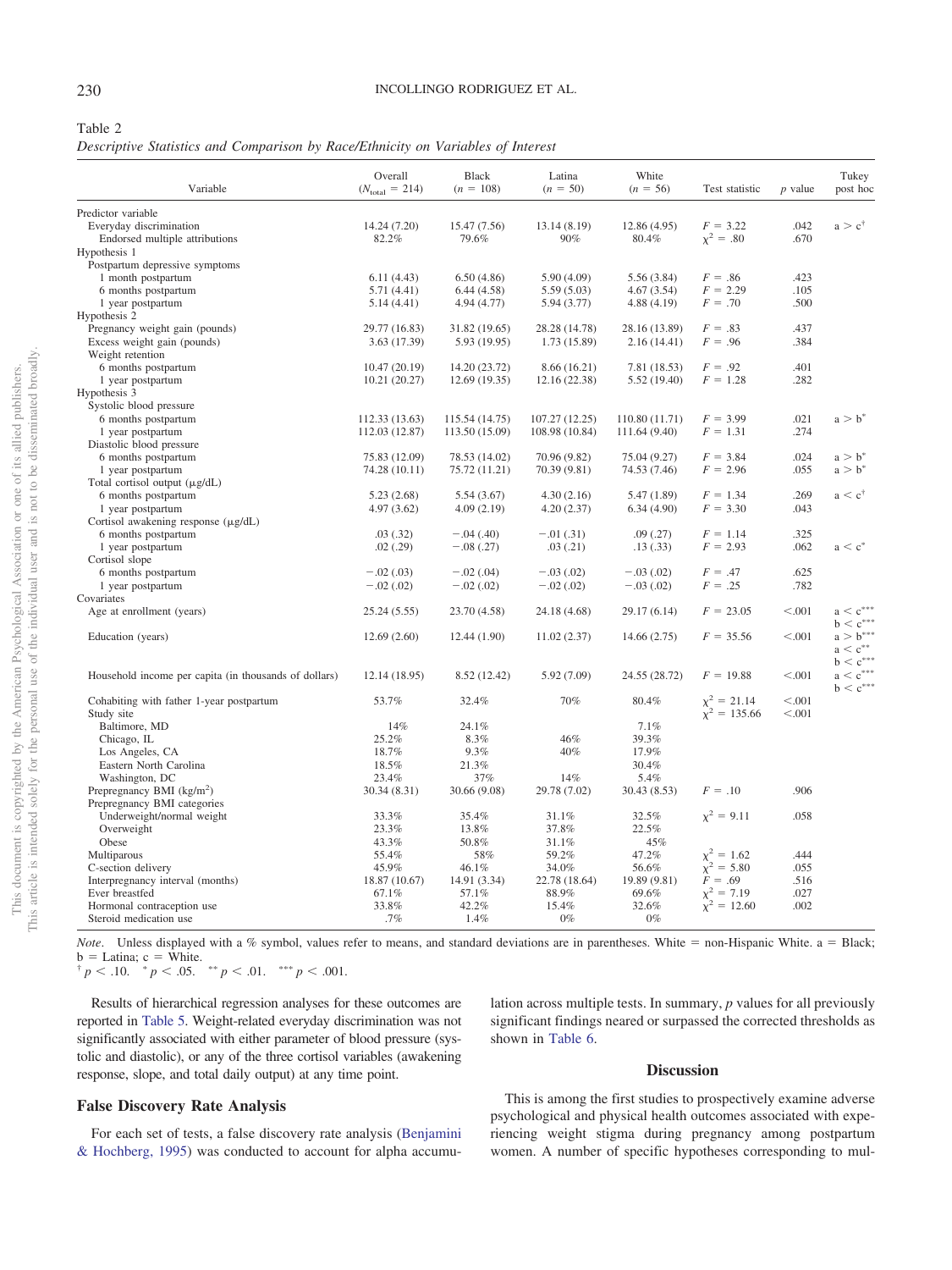<span id="page-5-0"></span>Table 3

*Hierarchical Regression Analyses for Variables Predicting Outcomes in Hypothesis 1*

|                                                      |                  | Model 1         | Model 2   |                  |          |          |
|------------------------------------------------------|------------------|-----------------|-----------|------------------|----------|----------|
| Variable                                             | $\boldsymbol{B}$ | SEB             | β         | $\boldsymbol{B}$ | SE B     | β        |
| 1 month postpartum depressive symptoms ( $N = 206$ ) |                  |                 |           |                  |          |          |
| Race/ethnicity                                       |                  |                 |           |                  |          |          |
| Black vs. White                                      | 1.14             | .82             | .13       | .90              | .82      | .10      |
| Latina vs. White                                     | .56              | .94             | .05       | .57              | .93      | .06      |
| Multiple attributions                                | $-.23$           | .83             | $-.02$    | $-.28$           | .82      | $-.02$   |
| Age                                                  | .04              | .06             | .05       | .05              | .06      | .06      |
| Everyday discrimination                              |                  |                 |           | $.12***$         | $.04***$ | $.19***$ |
| $R^2$                                                |                  | .01             |           |                  | .05      |          |
| $\Delta R^2$                                         |                  |                 |           |                  | $.04***$ |          |
| Power                                                |                  |                 |           |                  | .42      |          |
| 6 months postpartum depressive symptoms $(N = 137)$  |                  |                 |           |                  |          |          |
| Race/ethnicity                                       |                  |                 |           |                  |          |          |
| Black vs. White                                      | $1.77*$          | $.88*$          | $.21*$    | $1.80*$          | $.89*$   | $.21*$   |
| Latina vs. White                                     | 1.21             | 1.08            | .11       | 1.22             | 1.08     | .11      |
| Multiple attributions                                | 1.10             | .97             | .10       | 1.17             | .98      | .10      |
| Age                                                  | .04              | .07             | .06       | .04              | .07      | .10      |
| Previous PPD                                         | $.29***$         | $.08***$        | $.29***$  | $.31***$         | $.09***$ | $.30***$ |
| Everyday discrimination                              |                  |                 |           | $-.05$           | .06      | $-.07$   |
| $R^2$                                                |                  | .12             |           |                  | .13      |          |
| $\Delta R^2$                                         |                  |                 |           |                  | .01      |          |
| Power                                                |                  |                 |           |                  | 1.00     |          |
| 1 year postpartum depressive symptoms ( $N = 123$ )  |                  |                 |           |                  |          |          |
| Race/ethnicity                                       |                  |                 |           |                  |          |          |
| Black vs. White                                      | .07              | .87             | .01       | $-.01$           | .86      | $-.001$  |
| Latina vs. White                                     | 1.78             | 1.07            | .16       | 1.75             | 1.06     | .15      |
| Multiple attributions                                | 1.47             | .90             | .13       | 1.39             | .89      | .12      |
| Age                                                  | $.13^{+}$        | $.07^{\dagger}$ | $.18^{+}$ | $.13*$           | $.07*$   | $.18*$   |
| Previous PPD                                         | $.48***$         | $.08***$        | $.46***$  | $.46***$         | $.08***$ | $.46***$ |
| Everyday discrimination                              |                  |                 |           | $.11*$           | $.05*$   | $.16*$   |
| $R^2$                                                |                  | .29             |           |                  | .31      |          |
| $\Delta R^2$                                         |                  |                 |           |                  | $.02*$   |          |
| Power                                                |                  |                 |           |                  | 1.00     |          |

# This article is intended solely for the personal use of the individual user and is not to be disseminated broadly, This article is intended solely for the personal use of the individual user and is not to be disseminated broadly.

This document is copyrighted by the American Psychological Association or one of its allied publishers.

This document is copyrighted by the American Psychological Association or one of its allied publishers.

*Note*. PPD = postpartum depressive symptoms; White = non-Hispanic White.

 $p < 0.05$ . \*\*\*  $p < 0.01$ .

tiple outcomes were tested in a diverse sample of over 200 postpartum women. Findings revealed that experiences of discrimination in everyday life that were attributed to weight were associated, at least in part, with greater weight gain and increased risk of excess weight gain over pregnancy, and with more depressive symptoms at 1 month postpartum. Weight discrimination also predicted greater postpartum weight retention and more depressive symptoms at 1 year postpartum. Given that postpartum depression and excess gestational weight are both associated with adverse downstream maternal and family health outcomes, these results are concerning. However, these retrospective maternal reports of weight-related discrimination experienced in pregnancy did not predict physiological measures of blood pressure or cortisol over the postpartum period.

In terms of the significant associations observed, the findings do not appear to be driven merely by objective BMI. Despite evidence suggesting that overweight and obesity are associated with both depressive symptomatology [\(Luppino et al., 2010\)](#page-10-26) and weight gain in pregnancy [\(Deputy et al., 2015\)](#page-10-25), in this sample, prepregnancy BMI was not related to everyday discrimination scores or any outcomes of interest. Moreover, these results were consistent even when controlling for prepregnancy BMI with one exception: for weight retention at 1 year postpartum, the relationship became marginally statistically significant. Therefore, it is likely not the case here that BMI was a third variable driving both the experience of weight stigma and the observed patterns of depressive symptomatology, gestational weight gain, and postpartum weight retention. This is not entirely surprising, considering that weight stigma can affect any individual who merely perceives him- or herself to be heavy [\(Himmelstein et al., 2015;](#page-10-6) [Incollingo Rodriguez et al.,](#page-10-18) [2016;](#page-10-18) [Major et al., 2018\)](#page-10-19). Accordingly, future research might consider the role that women's perception of their weight could play in the relationships reported here.

Interestingly, while weight-related discrimination predicted postpartum depressive symptoms and weight retention at 1 year postpartum, it did not predict these outcomes at 6 months postpartum. Although it is unclear as to why this pattern of findings emerged for the first two hypotheses, it may relate to the first year postpartum being a time of considerable physical and emotional changes for the mother. Perhaps, at 6 months postpartum, depressive symptoms and weight retention were still fluctuating too much for any potential influence of weight-related discrimination to emerge. This is consistent with typical patterns of postpartum mood and weight changes, which are high at this point (e.g., [Chaudron et al., 2001;](#page-10-27) [Rooney & Schauberger, 2002\)](#page-10-28). By the 1-year postpartum assessment, however, the mothers' physical and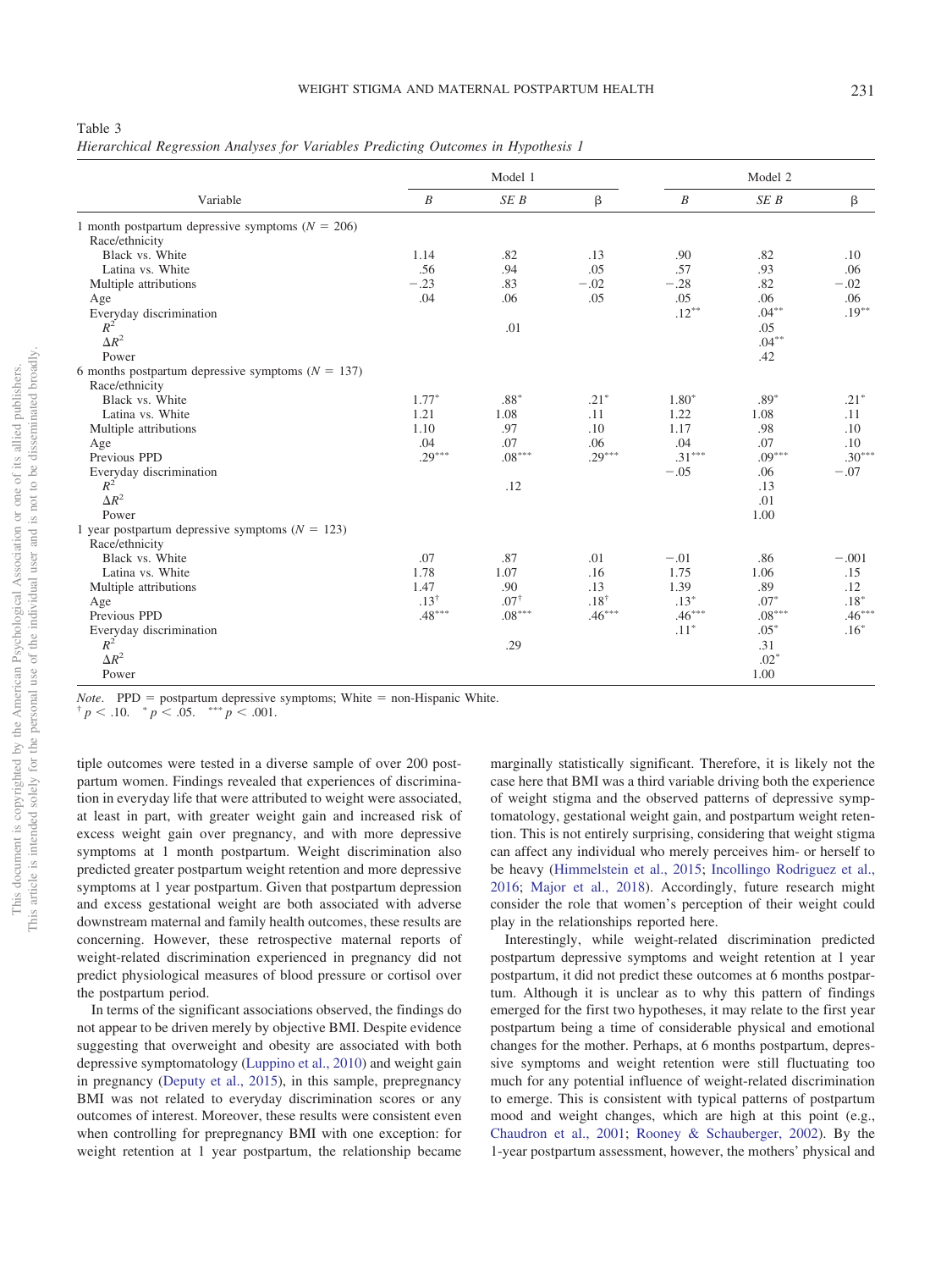### <span id="page-6-0"></span>Table 4

| Hierarchical Regression Analyses for Variables Predicting Outcomes in Hypothesis 2 |  |  |  |  |  |
|------------------------------------------------------------------------------------|--|--|--|--|--|
|                                                                                    |  |  |  |  |  |

| β<br>$\boldsymbol{B}$<br>SEB<br>$\boldsymbol{B}$<br>β<br>Variable<br>SE B<br>Gestational weight gain ( $N = 146$ )<br>Race/ethnicity<br>Black vs. White<br>2.49<br>3.70<br>.07<br>.87<br>3.71<br>.03<br>$-2.13$<br>3.99<br>$-.06$<br>$-2.55$<br>3.93<br>$-.07$<br>Latina vs. White<br>$6.85^{\dagger}$<br>$3.72^{\dagger}$<br>$.15^{\dagger}$<br>$6.77^{\dagger}$<br>$3.66^{\dagger}$<br>Multiple attributions<br>$.28^{\dagger}$<br>$-.18^{\dagger}$<br>$-.55^{\dagger}$<br>$-.52^{\dagger}$<br>$.28^{+}$<br>Age<br>$-7.23*$<br>$-.21*$<br>$-7.16^{\dagger}$<br>$2.80^{\dagger}$<br>Primiparity<br>$2.85*$<br>$.42*$<br>Everyday discrimination<br>$.18*$<br>$R^2$<br>.12<br>.15<br>$\Delta R^2$<br>$.03*$<br>.97<br>Power<br>Excess gestational weight gain ( $N = 145$ )<br>Race/ethnicity<br>Black vs. White<br>2.70<br>3.93<br>.08<br>3.91<br>.83<br>.02<br>$-2.44$<br>$-.06$<br>$-2.96$<br>4.14<br>$-.08$<br>Latina vs. White<br>4.23<br>.09<br>Multiple attributions<br>4.83<br>4.01<br>.10<br>4.42<br>3.93<br>$-.44$<br>.30<br>$-.14$<br>$-.41$<br>.30<br>$-.13$<br>Age<br>$-6.32*$<br>$-.18*$<br>$3.02*$<br>$-6.15*$<br>$2.96*$<br>Primiparity<br>$.51***$<br>$.19***$<br>Everyday discrimination<br>$R^2$<br>.08<br>.13<br>$\Delta R^2$<br>$.04***$<br>.85<br>Power<br>6 months postpartum weight retention $(N = 81)$<br>Race/ethnicity<br>2.96<br>Black vs. White<br>4.08<br>5.69<br>.10<br>5.81<br>.07<br>Latina vs. White<br>$-2.65$<br>6.75<br>$-.06$<br>$-3.30$<br>6.79<br>$-.07$<br>7.88<br>6.82<br>6.99<br>6.89<br>.12<br>Multiple attributions<br>.13<br>$-.75^{\dagger}$<br>$.44^{\dagger}$<br>$-.23^{\dagger}$<br>$-.72$<br>.44<br>$-.22$<br>Age<br>$-4.09$<br>$-.10$<br>$-4.00$<br>4.74<br>$-.10$<br>Primiparity<br>4.74<br>.33<br>.34<br>Everyday discrimination<br>.11<br>$R^2$<br>.09<br>.10<br>$\Delta R^2$<br>.01<br>.90<br>Power<br>1 year postpartum weight retention $(N = 93)$<br>Race/ethnicity<br>Black vs. White<br>4.79<br>5.12<br>.12<br>1.86<br>5.29<br>.05<br>.14<br>6.18<br>5.88<br>5.03<br>5.79<br>.11<br>Latina vs. White<br>9.05<br>5.53<br>Multiple attributions<br>.17<br>8.91<br>5.43<br>.17<br>$-.59$<br>$-.56$<br>.41<br>$-.17$<br>.40<br>$-.18$<br>Age<br>$-.13$<br>$-5.10$<br>4.09<br>Primiparity<br>$-5.06$<br>4.16<br>$-.13$<br>$.59*$<br>$.28*$<br>Everyday discrimination<br>$R^2$<br>.11<br>.15<br>$\Delta R^2$<br>$.04*$ |       | Model 1 | Model 2 |     |                  |
|---------------------------------------------------------------------------------------------------------------------------------------------------------------------------------------------------------------------------------------------------------------------------------------------------------------------------------------------------------------------------------------------------------------------------------------------------------------------------------------------------------------------------------------------------------------------------------------------------------------------------------------------------------------------------------------------------------------------------------------------------------------------------------------------------------------------------------------------------------------------------------------------------------------------------------------------------------------------------------------------------------------------------------------------------------------------------------------------------------------------------------------------------------------------------------------------------------------------------------------------------------------------------------------------------------------------------------------------------------------------------------------------------------------------------------------------------------------------------------------------------------------------------------------------------------------------------------------------------------------------------------------------------------------------------------------------------------------------------------------------------------------------------------------------------------------------------------------------------------------------------------------------------------------------------------------------------------------------------------------------------------------------------------------------------------------------------------------------------------------------------------------------------------------------------------------------------------------------------------------------------------------------------------------------------------------------------------------------------------------------------------|-------|---------|---------|-----|------------------|
|                                                                                                                                                                                                                                                                                                                                                                                                                                                                                                                                                                                                                                                                                                                                                                                                                                                                                                                                                                                                                                                                                                                                                                                                                                                                                                                                                                                                                                                                                                                                                                                                                                                                                                                                                                                                                                                                                                                                                                                                                                                                                                                                                                                                                                                                                                                                                                                 |       |         |         |     |                  |
|                                                                                                                                                                                                                                                                                                                                                                                                                                                                                                                                                                                                                                                                                                                                                                                                                                                                                                                                                                                                                                                                                                                                                                                                                                                                                                                                                                                                                                                                                                                                                                                                                                                                                                                                                                                                                                                                                                                                                                                                                                                                                                                                                                                                                                                                                                                                                                                 |       |         |         |     |                  |
|                                                                                                                                                                                                                                                                                                                                                                                                                                                                                                                                                                                                                                                                                                                                                                                                                                                                                                                                                                                                                                                                                                                                                                                                                                                                                                                                                                                                                                                                                                                                                                                                                                                                                                                                                                                                                                                                                                                                                                                                                                                                                                                                                                                                                                                                                                                                                                                 |       |         |         |     |                  |
|                                                                                                                                                                                                                                                                                                                                                                                                                                                                                                                                                                                                                                                                                                                                                                                                                                                                                                                                                                                                                                                                                                                                                                                                                                                                                                                                                                                                                                                                                                                                                                                                                                                                                                                                                                                                                                                                                                                                                                                                                                                                                                                                                                                                                                                                                                                                                                                 |       |         |         |     |                  |
|                                                                                                                                                                                                                                                                                                                                                                                                                                                                                                                                                                                                                                                                                                                                                                                                                                                                                                                                                                                                                                                                                                                                                                                                                                                                                                                                                                                                                                                                                                                                                                                                                                                                                                                                                                                                                                                                                                                                                                                                                                                                                                                                                                                                                                                                                                                                                                                 |       |         |         |     |                  |
|                                                                                                                                                                                                                                                                                                                                                                                                                                                                                                                                                                                                                                                                                                                                                                                                                                                                                                                                                                                                                                                                                                                                                                                                                                                                                                                                                                                                                                                                                                                                                                                                                                                                                                                                                                                                                                                                                                                                                                                                                                                                                                                                                                                                                                                                                                                                                                                 |       |         |         |     | $.15^{\dagger}$  |
|                                                                                                                                                                                                                                                                                                                                                                                                                                                                                                                                                                                                                                                                                                                                                                                                                                                                                                                                                                                                                                                                                                                                                                                                                                                                                                                                                                                                                                                                                                                                                                                                                                                                                                                                                                                                                                                                                                                                                                                                                                                                                                                                                                                                                                                                                                                                                                                 |       |         |         |     | $-.17^{\dagger}$ |
|                                                                                                                                                                                                                                                                                                                                                                                                                                                                                                                                                                                                                                                                                                                                                                                                                                                                                                                                                                                                                                                                                                                                                                                                                                                                                                                                                                                                                                                                                                                                                                                                                                                                                                                                                                                                                                                                                                                                                                                                                                                                                                                                                                                                                                                                                                                                                                                 |       |         |         |     | $-.21^{\dagger}$ |
|                                                                                                                                                                                                                                                                                                                                                                                                                                                                                                                                                                                                                                                                                                                                                                                                                                                                                                                                                                                                                                                                                                                                                                                                                                                                                                                                                                                                                                                                                                                                                                                                                                                                                                                                                                                                                                                                                                                                                                                                                                                                                                                                                                                                                                                                                                                                                                                 |       |         |         |     | $.19*$           |
|                                                                                                                                                                                                                                                                                                                                                                                                                                                                                                                                                                                                                                                                                                                                                                                                                                                                                                                                                                                                                                                                                                                                                                                                                                                                                                                                                                                                                                                                                                                                                                                                                                                                                                                                                                                                                                                                                                                                                                                                                                                                                                                                                                                                                                                                                                                                                                                 |       |         |         |     |                  |
|                                                                                                                                                                                                                                                                                                                                                                                                                                                                                                                                                                                                                                                                                                                                                                                                                                                                                                                                                                                                                                                                                                                                                                                                                                                                                                                                                                                                                                                                                                                                                                                                                                                                                                                                                                                                                                                                                                                                                                                                                                                                                                                                                                                                                                                                                                                                                                                 |       |         |         |     |                  |
|                                                                                                                                                                                                                                                                                                                                                                                                                                                                                                                                                                                                                                                                                                                                                                                                                                                                                                                                                                                                                                                                                                                                                                                                                                                                                                                                                                                                                                                                                                                                                                                                                                                                                                                                                                                                                                                                                                                                                                                                                                                                                                                                                                                                                                                                                                                                                                                 |       |         |         |     |                  |
|                                                                                                                                                                                                                                                                                                                                                                                                                                                                                                                                                                                                                                                                                                                                                                                                                                                                                                                                                                                                                                                                                                                                                                                                                                                                                                                                                                                                                                                                                                                                                                                                                                                                                                                                                                                                                                                                                                                                                                                                                                                                                                                                                                                                                                                                                                                                                                                 |       |         |         |     |                  |
|                                                                                                                                                                                                                                                                                                                                                                                                                                                                                                                                                                                                                                                                                                                                                                                                                                                                                                                                                                                                                                                                                                                                                                                                                                                                                                                                                                                                                                                                                                                                                                                                                                                                                                                                                                                                                                                                                                                                                                                                                                                                                                                                                                                                                                                                                                                                                                                 |       |         |         |     |                  |
|                                                                                                                                                                                                                                                                                                                                                                                                                                                                                                                                                                                                                                                                                                                                                                                                                                                                                                                                                                                                                                                                                                                                                                                                                                                                                                                                                                                                                                                                                                                                                                                                                                                                                                                                                                                                                                                                                                                                                                                                                                                                                                                                                                                                                                                                                                                                                                                 |       |         |         |     |                  |
|                                                                                                                                                                                                                                                                                                                                                                                                                                                                                                                                                                                                                                                                                                                                                                                                                                                                                                                                                                                                                                                                                                                                                                                                                                                                                                                                                                                                                                                                                                                                                                                                                                                                                                                                                                                                                                                                                                                                                                                                                                                                                                                                                                                                                                                                                                                                                                                 |       |         |         |     |                  |
|                                                                                                                                                                                                                                                                                                                                                                                                                                                                                                                                                                                                                                                                                                                                                                                                                                                                                                                                                                                                                                                                                                                                                                                                                                                                                                                                                                                                                                                                                                                                                                                                                                                                                                                                                                                                                                                                                                                                                                                                                                                                                                                                                                                                                                                                                                                                                                                 |       |         |         |     |                  |
|                                                                                                                                                                                                                                                                                                                                                                                                                                                                                                                                                                                                                                                                                                                                                                                                                                                                                                                                                                                                                                                                                                                                                                                                                                                                                                                                                                                                                                                                                                                                                                                                                                                                                                                                                                                                                                                                                                                                                                                                                                                                                                                                                                                                                                                                                                                                                                                 |       |         |         |     |                  |
|                                                                                                                                                                                                                                                                                                                                                                                                                                                                                                                                                                                                                                                                                                                                                                                                                                                                                                                                                                                                                                                                                                                                                                                                                                                                                                                                                                                                                                                                                                                                                                                                                                                                                                                                                                                                                                                                                                                                                                                                                                                                                                                                                                                                                                                                                                                                                                                 |       |         |         |     | $-.18*$          |
|                                                                                                                                                                                                                                                                                                                                                                                                                                                                                                                                                                                                                                                                                                                                                                                                                                                                                                                                                                                                                                                                                                                                                                                                                                                                                                                                                                                                                                                                                                                                                                                                                                                                                                                                                                                                                                                                                                                                                                                                                                                                                                                                                                                                                                                                                                                                                                                 |       |         |         |     | $.22***$         |
|                                                                                                                                                                                                                                                                                                                                                                                                                                                                                                                                                                                                                                                                                                                                                                                                                                                                                                                                                                                                                                                                                                                                                                                                                                                                                                                                                                                                                                                                                                                                                                                                                                                                                                                                                                                                                                                                                                                                                                                                                                                                                                                                                                                                                                                                                                                                                                                 |       |         |         |     |                  |
|                                                                                                                                                                                                                                                                                                                                                                                                                                                                                                                                                                                                                                                                                                                                                                                                                                                                                                                                                                                                                                                                                                                                                                                                                                                                                                                                                                                                                                                                                                                                                                                                                                                                                                                                                                                                                                                                                                                                                                                                                                                                                                                                                                                                                                                                                                                                                                                 |       |         |         |     |                  |
|                                                                                                                                                                                                                                                                                                                                                                                                                                                                                                                                                                                                                                                                                                                                                                                                                                                                                                                                                                                                                                                                                                                                                                                                                                                                                                                                                                                                                                                                                                                                                                                                                                                                                                                                                                                                                                                                                                                                                                                                                                                                                                                                                                                                                                                                                                                                                                                 |       |         |         |     |                  |
|                                                                                                                                                                                                                                                                                                                                                                                                                                                                                                                                                                                                                                                                                                                                                                                                                                                                                                                                                                                                                                                                                                                                                                                                                                                                                                                                                                                                                                                                                                                                                                                                                                                                                                                                                                                                                                                                                                                                                                                                                                                                                                                                                                                                                                                                                                                                                                                 |       |         |         |     |                  |
|                                                                                                                                                                                                                                                                                                                                                                                                                                                                                                                                                                                                                                                                                                                                                                                                                                                                                                                                                                                                                                                                                                                                                                                                                                                                                                                                                                                                                                                                                                                                                                                                                                                                                                                                                                                                                                                                                                                                                                                                                                                                                                                                                                                                                                                                                                                                                                                 |       |         |         |     |                  |
|                                                                                                                                                                                                                                                                                                                                                                                                                                                                                                                                                                                                                                                                                                                                                                                                                                                                                                                                                                                                                                                                                                                                                                                                                                                                                                                                                                                                                                                                                                                                                                                                                                                                                                                                                                                                                                                                                                                                                                                                                                                                                                                                                                                                                                                                                                                                                                                 |       |         |         |     |                  |
|                                                                                                                                                                                                                                                                                                                                                                                                                                                                                                                                                                                                                                                                                                                                                                                                                                                                                                                                                                                                                                                                                                                                                                                                                                                                                                                                                                                                                                                                                                                                                                                                                                                                                                                                                                                                                                                                                                                                                                                                                                                                                                                                                                                                                                                                                                                                                                                 |       |         |         |     |                  |
|                                                                                                                                                                                                                                                                                                                                                                                                                                                                                                                                                                                                                                                                                                                                                                                                                                                                                                                                                                                                                                                                                                                                                                                                                                                                                                                                                                                                                                                                                                                                                                                                                                                                                                                                                                                                                                                                                                                                                                                                                                                                                                                                                                                                                                                                                                                                                                                 |       |         |         |     |                  |
|                                                                                                                                                                                                                                                                                                                                                                                                                                                                                                                                                                                                                                                                                                                                                                                                                                                                                                                                                                                                                                                                                                                                                                                                                                                                                                                                                                                                                                                                                                                                                                                                                                                                                                                                                                                                                                                                                                                                                                                                                                                                                                                                                                                                                                                                                                                                                                                 |       |         |         |     |                  |
|                                                                                                                                                                                                                                                                                                                                                                                                                                                                                                                                                                                                                                                                                                                                                                                                                                                                                                                                                                                                                                                                                                                                                                                                                                                                                                                                                                                                                                                                                                                                                                                                                                                                                                                                                                                                                                                                                                                                                                                                                                                                                                                                                                                                                                                                                                                                                                                 |       |         |         |     |                  |
|                                                                                                                                                                                                                                                                                                                                                                                                                                                                                                                                                                                                                                                                                                                                                                                                                                                                                                                                                                                                                                                                                                                                                                                                                                                                                                                                                                                                                                                                                                                                                                                                                                                                                                                                                                                                                                                                                                                                                                                                                                                                                                                                                                                                                                                                                                                                                                                 |       |         |         |     |                  |
|                                                                                                                                                                                                                                                                                                                                                                                                                                                                                                                                                                                                                                                                                                                                                                                                                                                                                                                                                                                                                                                                                                                                                                                                                                                                                                                                                                                                                                                                                                                                                                                                                                                                                                                                                                                                                                                                                                                                                                                                                                                                                                                                                                                                                                                                                                                                                                                 |       |         |         |     |                  |
|                                                                                                                                                                                                                                                                                                                                                                                                                                                                                                                                                                                                                                                                                                                                                                                                                                                                                                                                                                                                                                                                                                                                                                                                                                                                                                                                                                                                                                                                                                                                                                                                                                                                                                                                                                                                                                                                                                                                                                                                                                                                                                                                                                                                                                                                                                                                                                                 |       |         |         |     |                  |
|                                                                                                                                                                                                                                                                                                                                                                                                                                                                                                                                                                                                                                                                                                                                                                                                                                                                                                                                                                                                                                                                                                                                                                                                                                                                                                                                                                                                                                                                                                                                                                                                                                                                                                                                                                                                                                                                                                                                                                                                                                                                                                                                                                                                                                                                                                                                                                                 |       |         |         |     |                  |
|                                                                                                                                                                                                                                                                                                                                                                                                                                                                                                                                                                                                                                                                                                                                                                                                                                                                                                                                                                                                                                                                                                                                                                                                                                                                                                                                                                                                                                                                                                                                                                                                                                                                                                                                                                                                                                                                                                                                                                                                                                                                                                                                                                                                                                                                                                                                                                                 |       |         |         |     |                  |
|                                                                                                                                                                                                                                                                                                                                                                                                                                                                                                                                                                                                                                                                                                                                                                                                                                                                                                                                                                                                                                                                                                                                                                                                                                                                                                                                                                                                                                                                                                                                                                                                                                                                                                                                                                                                                                                                                                                                                                                                                                                                                                                                                                                                                                                                                                                                                                                 |       |         |         |     |                  |
|                                                                                                                                                                                                                                                                                                                                                                                                                                                                                                                                                                                                                                                                                                                                                                                                                                                                                                                                                                                                                                                                                                                                                                                                                                                                                                                                                                                                                                                                                                                                                                                                                                                                                                                                                                                                                                                                                                                                                                                                                                                                                                                                                                                                                                                                                                                                                                                 |       |         |         |     |                  |
|                                                                                                                                                                                                                                                                                                                                                                                                                                                                                                                                                                                                                                                                                                                                                                                                                                                                                                                                                                                                                                                                                                                                                                                                                                                                                                                                                                                                                                                                                                                                                                                                                                                                                                                                                                                                                                                                                                                                                                                                                                                                                                                                                                                                                                                                                                                                                                                 |       |         |         |     |                  |
|                                                                                                                                                                                                                                                                                                                                                                                                                                                                                                                                                                                                                                                                                                                                                                                                                                                                                                                                                                                                                                                                                                                                                                                                                                                                                                                                                                                                                                                                                                                                                                                                                                                                                                                                                                                                                                                                                                                                                                                                                                                                                                                                                                                                                                                                                                                                                                                 |       |         |         |     |                  |
|                                                                                                                                                                                                                                                                                                                                                                                                                                                                                                                                                                                                                                                                                                                                                                                                                                                                                                                                                                                                                                                                                                                                                                                                                                                                                                                                                                                                                                                                                                                                                                                                                                                                                                                                                                                                                                                                                                                                                                                                                                                                                                                                                                                                                                                                                                                                                                                 |       |         |         |     |                  |
|                                                                                                                                                                                                                                                                                                                                                                                                                                                                                                                                                                                                                                                                                                                                                                                                                                                                                                                                                                                                                                                                                                                                                                                                                                                                                                                                                                                                                                                                                                                                                                                                                                                                                                                                                                                                                                                                                                                                                                                                                                                                                                                                                                                                                                                                                                                                                                                 |       |         |         |     |                  |
|                                                                                                                                                                                                                                                                                                                                                                                                                                                                                                                                                                                                                                                                                                                                                                                                                                                                                                                                                                                                                                                                                                                                                                                                                                                                                                                                                                                                                                                                                                                                                                                                                                                                                                                                                                                                                                                                                                                                                                                                                                                                                                                                                                                                                                                                                                                                                                                 |       |         |         |     | $.21*$           |
|                                                                                                                                                                                                                                                                                                                                                                                                                                                                                                                                                                                                                                                                                                                                                                                                                                                                                                                                                                                                                                                                                                                                                                                                                                                                                                                                                                                                                                                                                                                                                                                                                                                                                                                                                                                                                                                                                                                                                                                                                                                                                                                                                                                                                                                                                                                                                                                 |       |         |         |     |                  |
|                                                                                                                                                                                                                                                                                                                                                                                                                                                                                                                                                                                                                                                                                                                                                                                                                                                                                                                                                                                                                                                                                                                                                                                                                                                                                                                                                                                                                                                                                                                                                                                                                                                                                                                                                                                                                                                                                                                                                                                                                                                                                                                                                                                                                                                                                                                                                                                 |       |         |         |     |                  |
|                                                                                                                                                                                                                                                                                                                                                                                                                                                                                                                                                                                                                                                                                                                                                                                                                                                                                                                                                                                                                                                                                                                                                                                                                                                                                                                                                                                                                                                                                                                                                                                                                                                                                                                                                                                                                                                                                                                                                                                                                                                                                                                                                                                                                                                                                                                                                                                 | Power |         |         | .86 |                  |

*Note*. White = non-Hispanic White.<br>
<sup>†</sup> *p* < .10. \* *p* < .05. \*\* *p* < .01.

psychological states may have been a more stable and valid indicator of postpartum health, allowing for this potential long-term relationship to be revealed. Still, considering the gap in time between the measurement of weight-related everyday discrimination and the 1-year postpartum measures, more proximal measures would be ideal. Future research can verify this pattern of results, particularly through obtaining measures of weight stigma throughout the postpartum period to analyze both immediate and longterm influences.

Although the broader weight stigma literature demonstrates that weight stigma affects blood pressure and cortisol, these outcomes were not associated with weight-related everyday discrimination in this study. This prior literature, however, comes from experimental paradigms where blood pressure and cortisol reactivity were measured immediately after a stigmatizing experience (e.g., [Himmelstein et al., 2015;](#page-10-6) [Major et al., 2012;](#page-10-7) [Schvey et al.,](#page-10-9) [2014\)](#page-10-9). Thus, considering the null results here for blood pressure and cortisol parameters, it is possible that the single self-report assessment of weight stigma was simply not sensitive enough to predict these single time point physiological measures over time. Future research could expand upon the analyses conducted here by measuring daily experiences of weight stigma and daily blood pressure and cortisol during selected weeks of pregnancy and postpartum. This would allow for a test of whether weight stigma may have a more proximal effect on reactivity in these relevant health markers.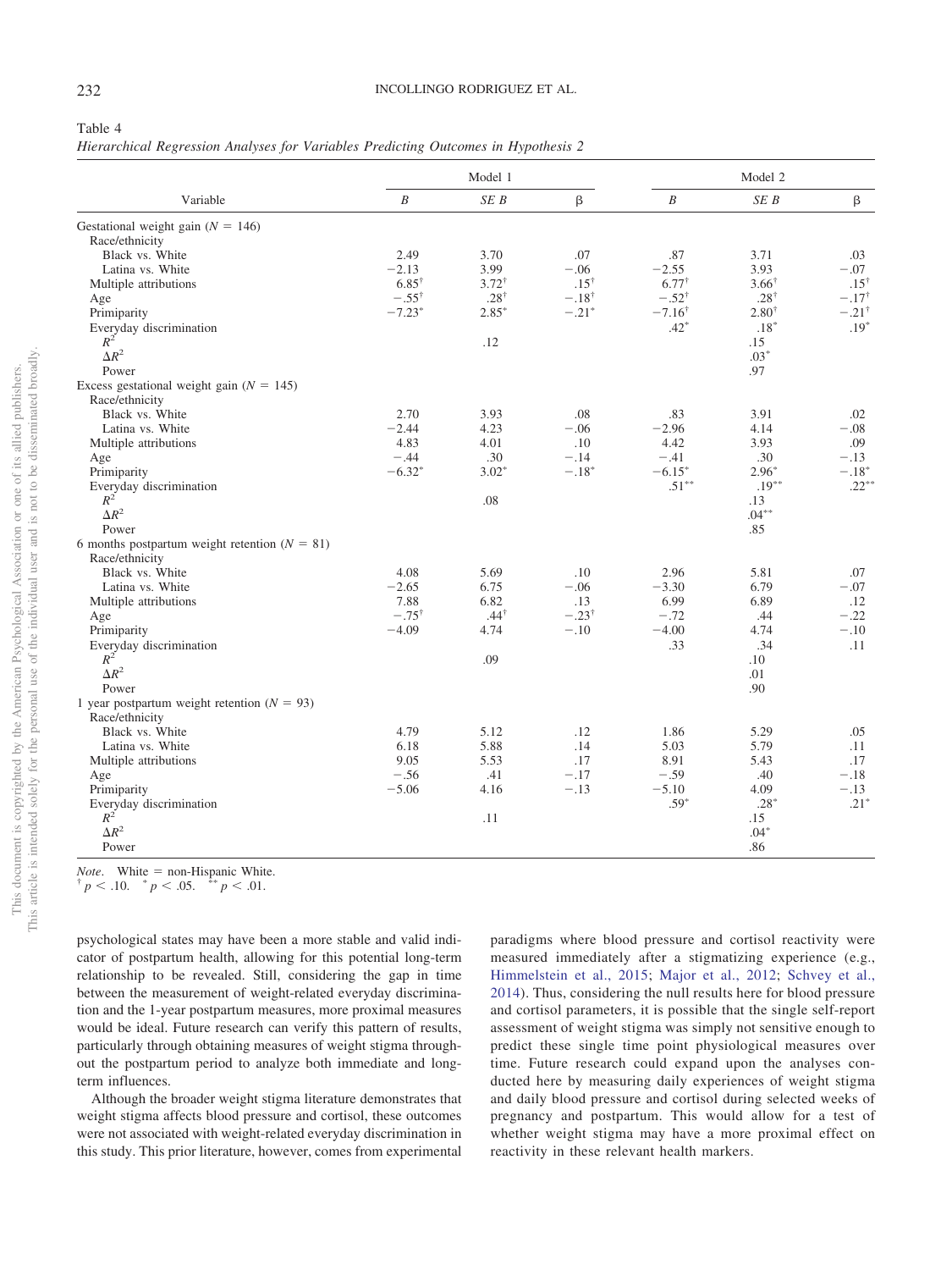<span id="page-7-0"></span>*Hierarchical Regression Analyses for Variables Predicting Outcomes in Hypothesis 3*

|                                                 | Model 1           |                  |                  |                   | Model 2          |                   |
|-------------------------------------------------|-------------------|------------------|------------------|-------------------|------------------|-------------------|
| Variable                                        | $\boldsymbol{B}$  | SE B             | β                | $\boldsymbol{B}$  | SE B             | β                 |
| 6 months systolic blood pressure $(N = 118)$    |                   |                  |                  |                   |                  |                   |
| Race/ethnicity                                  |                   |                  |                  |                   |                  |                   |
| Black vs. White                                 | $11.44***$        | $2.93***$        | $.42***$         | $11.67***$        | $2.97***$        | $.43***$          |
| Latina vs. White                                | 4.87              | 3.70             | .15              | 5.00              | 3.72             | .15               |
| Multiple attributions                           | $-4.28$           | 3.16             | $-.12$           | $-4.09$           | 3.19             | $-.11$            |
| Age                                             | $.90***$          | $.24***$         | $.40***$         | $.89***$          | $.24***$         | $.40***$          |
| Education                                       | .65               | .51              | .14              | .67               | .52              | .14               |
| C-section                                       | 1.00              | 2.30             | .04              | .85               | 2.32             | .03               |
| Everyday discrimination                         |                   |                  |                  | $-.11$            | .18              | $-.05$            |
| $R^2$                                           |                   | .23              |                  |                   | .23              |                   |
| $\Delta R^2$                                    |                   |                  |                  |                   | .002             |                   |
| Power                                           |                   |                  |                  |                   | 1.00             |                   |
| 6 months diastolic blood pressure ( $N = 118$ ) |                   |                  |                  |                   |                  |                   |
| Race/ethnicity                                  |                   |                  |                  |                   |                  |                   |
| Black vs. White                                 | $8.86***$         | $2.60**$         | $.37***$         | $8.68***$         | $2.63***$        | $.36***$          |
| Latina vs. White                                | 2.00              | 3.28             | .07              | 1.90              | 3.30             | .07               |
| Multiple attributions                           | $-4.97^{\dagger}$ | $2.80^{\dagger}$ | $-.15^{\dagger}$ | $-5.12^{\dagger}$ | $2.82^{\dagger}$ | $-.16^{\dagger}$  |
| Age                                             | $.83***$          | $.22***$         | $.41***$         | $.83***$          | $.22***$         | $.41***$          |
| Education                                       | .25               | .46              | .06              | .23               | .46              | .06               |
| C-section                                       | 1.85              | 2.04             | .08              | 1.97              | 2.06             | .08               |
| Everyday discrimination                         |                   |                  |                  | .09               | .16              | .05               |
| $R^2$                                           |                   | .23              |                  |                   | .23              |                   |
| $\Delta R^2$                                    |                   |                  |                  |                   | .002             |                   |
| Power                                           |                   |                  |                  |                   | 1.00             |                   |
| 1 year systolic blood pressure $(N = 132)$      |                   |                  |                  |                   |                  |                   |
| Race/ethnicity                                  |                   |                  |                  |                   |                  |                   |
| Black vs. White                                 | $5.28^{\dagger}$  | $2.99^{\dagger}$ | $.21^{\dagger}$  | $5.65^+$          | $3.04^{\dagger}$ | $.22^{+}$         |
| Latina vs. White                                | 1.35              | 3.72             | .04              | 1.37              | 3.73             | .04               |
| Multiple attributions                           | .34               | 3.05             | .01              | .39               | 3.06             | .01               |
| Age                                             | $.58*$            | $.23*$           | $.26*$           | $.59*$            | $.23*$           | $.27*$            |
| Education                                       | .20               | .50              | .05              | .17               | .50              | .04               |
| C-section                                       | .17               | 2.26             | .01              | .29               | 2.27             | .01               |
| Everyday discrimination                         |                   |                  |                  | $-.13$            | .17              | $-.07$            |
| $R^2$                                           |                   | .08              |                  |                   | .08              |                   |
| $\Delta R^2$                                    |                   |                  |                  |                   | .004             |                   |
| Power                                           |                   |                  |                  |                   | .97              |                   |
| 1 year diastolic blood pressure $(N = 132)$     |                   |                  |                  |                   |                  |                   |
| Race/ethnicity                                  |                   |                  |                  |                   |                  |                   |
| Black vs. White                                 | $4.66*$           | $2.31*$          | $.23*$           | $4.71*$           | $2.35*$          | $.23*$            |
| Latina vs. White                                | .34               | 2.88             | .01              | .35               | 2.89             | .01               |
| Multiple attributions                           | $-2.48$           | 2.36             | $-.09$           | $-2.47$           | 2.37             | $-.09$            |
| Age                                             | $.41*$            | $.18*$           | $.24*$           | $.42*$            | $.18*$           | $.24*$            |
| Education                                       | .25               | .39              | .07              | .24               | .39              | .07               |
| C-section                                       | $3.89*$           | $1.75*$          | $.19*$           | $3.91*$           | $1.76*$          | $.19*$            |
| Everyday discrimination                         |                   |                  |                  | $-.02$            | .13              | $-.01$            |
| $R^2$                                           |                   | .13              |                  |                   | .13              |                   |
| $\Delta R^2$                                    |                   |                  |                  |                   | .00              |                   |
| Power                                           |                   |                  |                  |                   | 1.00             |                   |
| 6 months total daily cortisol ( $N = 71$ )      |                   |                  |                  |                   |                  |                   |
| Race/ethnicity                                  |                   |                  |                  |                   |                  |                   |
| Black vs. White                                 | $-.55$            | .89              | $-.10$           | $-.54$            | .90              | $-.10$            |
| Latina vs. White                                | $-1.70$           | 1.03             | $-.27$           | $-1.69$           | 1.04             | $-.27$            |
| Multiple attributions                           | $-.02$            | .98              | .00              | .00               | .99              | .00               |
| Age                                             | $-.02$            | .07              | $-.05$           | $-.02$            | .07              | $-.05$            |
| Education                                       | $-.10$            | .13              | $-.12$           | $-.10$            | .13              | $-.12$            |
| C-section                                       | .57               | .70              | .11              | .54               | .72              | .10               |
| Everyday discrimination                         |                   |                  |                  | $-.01$            | .05              | $-.02$            |
| $R^2$                                           |                   | .06              |                  |                   | .06              |                   |
| $\Delta R^2$                                    |                   |                  |                  |                   | .00              |                   |
| Power                                           |                   |                  |                  |                   | .96              |                   |
| 6 months cortisol awakening response $(N = 71)$ |                   |                  |                  |                   |                  |                   |
| Race/ethnicity                                  |                   |                  |                  |                   |                  |                   |
| Black vs. White                                 | $-.11$            | .11              | $-.15$           | $-.10$            | .11              | $-.14$            |
|                                                 |                   |                  |                  |                   |                  | (table continues) |
|                                                 |                   |                  |                  |                   |                  |                   |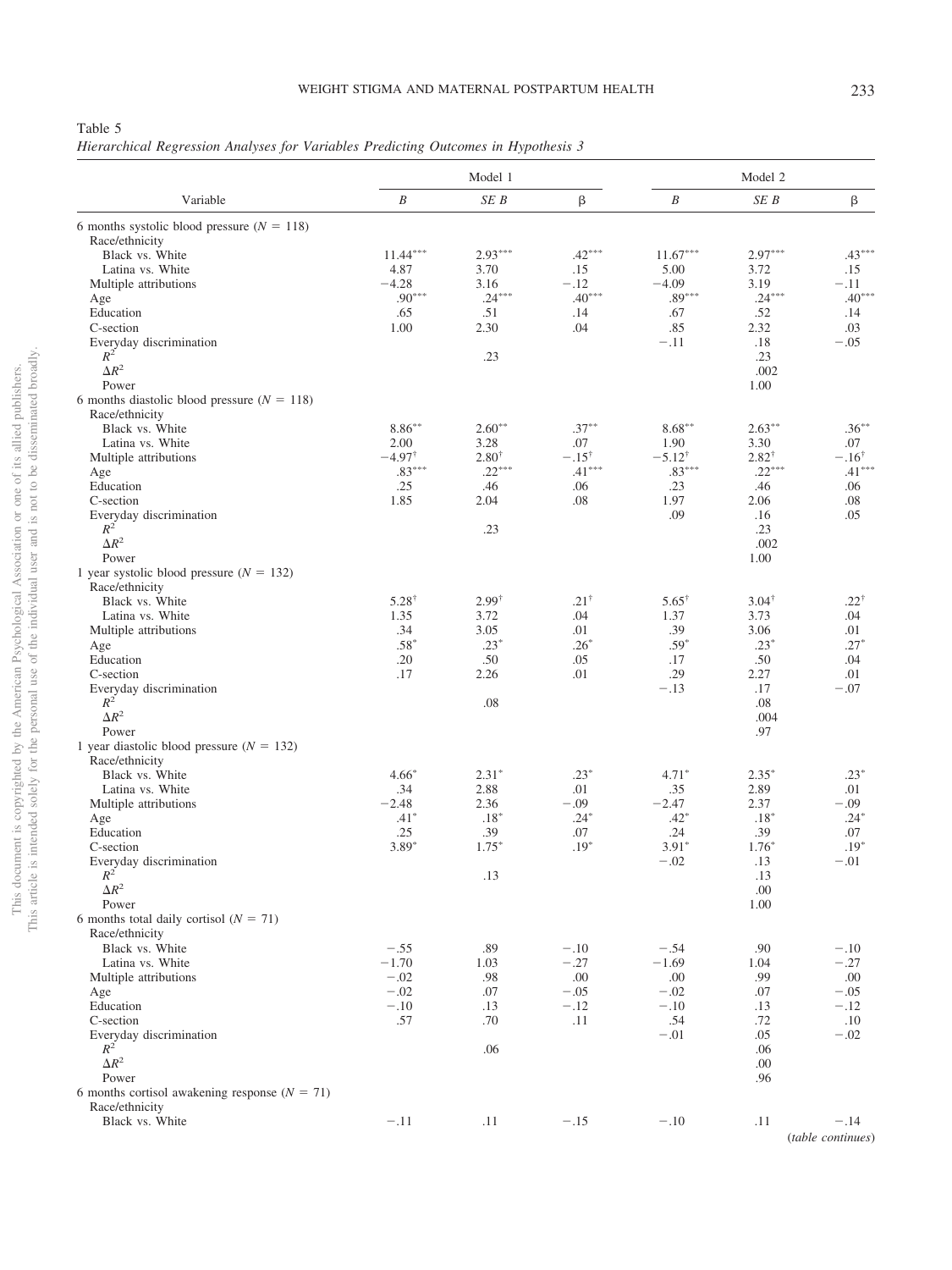# Table 5 (*continued*)

|                                               |                   | Model 1    |                  |          | Model 2 |         |
|-----------------------------------------------|-------------------|------------|------------------|----------|---------|---------|
| Variable                                      | $\boldsymbol{B}$  | SEB        | β                | $\cal B$ | SEB     | β       |
| Latina vs. White                              | $-.05$            | .13        | $-.06$           | $-.04$   | .13     | $-.05$  |
| Multiple attributions                         | $-.19$            | .13        | $-.18$           | $-.19$   | .14     | $-.18$  |
| Age                                           | .01               | .01        | .13              | .01      | .01     | .13     |
| Education                                     | $-.02$            | .02        | $-.18$           | $-.02$   | .02     | $-.17$  |
| C-section                                     | .17               | .09        | .26              | .16      | .09     | .25     |
| Everyday discrimination                       |                   |            |                  | .00      | .01     | $-.07$  |
| $R^2$                                         |                   | .13        |                  |          | .13     |         |
| $\Delta R^2$                                  |                   |            |                  |          | .005    |         |
| Power                                         |                   |            |                  |          | .98     |         |
| 6 months cortisol slope ( $N = 71$ )          |                   |            |                  |          |         |         |
| Race/ethnicity                                |                   |            |                  |          |         |         |
| Black vs. White                               | .01               | .01        | .10              | .01      | .01     | .11     |
| Latina vs. White                              | .00               | .01        | .06              | .00      | .01     | .06     |
| Multiple attributions                         | $-.02*$           | $.01*$     | $-.32*$          | $-.02*$  | $.01*$  | $-.31*$ |
| Age                                           | .00               | .00        | $-.10$           | .00      | .00     | $-.09$  |
| Education                                     | .00               | .00        | .00              | .00      | .00     | .01     |
| C-section                                     | .01               | .01        | .19              | .01      | .01     | .16     |
| Everyday discrimination                       |                   |            |                  | .00      | .00     | $-.14$  |
| $R^2$                                         |                   | .14        |                  |          | .16     |         |
| $\Delta R^2$                                  |                   |            |                  |          | .02     |         |
| Power                                         |                   |            |                  |          | .95     |         |
| 1 year total daily cortisol ( $N = 70$ )      |                   |            |                  |          |         |         |
| Race/ethnicity                                |                   |            |                  |          |         |         |
| Black vs. White                               | $-2.18^{\dagger}$ | $1.10^{+}$ | $-.30^{\dagger}$ | $-1.84$  | 1.11    | $-.25$  |
| Latina vs. White                              | $-2.14$           | 1.33       | $-.25$           | $-2.16$  | 1.31    | $-.25$  |
| Multiple attributions                         | .29               | 1.23       | .03              | .44      | 1.22    | .05     |
| Age                                           | .03               | .09        | .04              | .04      | .09     | .07     |
| Education                                     | $-.04$            | .18        | $-.03$           | $-.08$   | .18     | $-.06$  |
| C-section                                     | .94               | .88        | .13              | .94      | .86     | .13     |
| Everyday discrimination                       |                   |            |                  | $-.12$   | .07     | $-.20$  |
| $R^2$                                         |                   | .12        |                  |          | .16     |         |
| $\Delta R^2$                                  |                   |            |                  |          | .04     |         |
| Power                                         |                   |            |                  |          | .85     |         |
| 1 year cortisol awakening response $(N = 56)$ |                   |            |                  |          |         |         |
| Race/ethnicity                                |                   |            |                  |          |         |         |
| Black vs. White                               | $-.23*$           | $.10*$     | $-.39*$          | $-.22*$  | $.10*$  | $-.37*$ |
| Latina vs. White                              | $-.12$            | .12        | $-.19$           | $-.13$   | .12     | $-.19$  |
| Multiple attributions                         | .02               | .12        | .02              | .03      | .12     | .03     |
| Age                                           | .00               | .01        | $-.05$           | .00      | .01     | $-.04$  |
| Education                                     | .00               | .02        | .01              | .00      | .02     | .01     |
| C-section                                     | $-.02$            | .08        | $-.03$           | $-.02$   | .08     | $-.03$  |
| Everyday discrimination                       |                   |            |                  | .00      | .01     | $-.05$  |
| $R^2$                                         |                   | .11        |                  |          | .11     |         |
| $\Delta R^2$                                  |                   |            |                  |          | .002    |         |
| Power                                         |                   |            |                  |          | .97     |         |
| 1 year cortisol slope $(N = 72)$              |                   |            |                  |          |         |         |
| Race/ethnicity                                |                   |            |                  |          |         |         |
| Black vs. White                               | .00               | .01        | .05              | .00      | .01     | .04     |
| Latina vs. White                              | .00               | .01        | .08              | .00      | .01     | .08     |
| Multiple attributions                         | $-.01$            | .01        | $-.11$           | $-.01$   | .01     | $-.12$  |
| Age                                           | .00               | .00.       | $.08\,$          | $.00\,$  | .00     | .08     |
| Education                                     | .00               | .00.       | $-.15$           | .00      | .00     | $-.14$  |
| C-section                                     | .00               | .01        | $-.01$           | .00      | .01     | $-.01$  |
| Everyday discrimination                       |                   |            |                  | .00      | .00     | .05     |
| $R^2$                                         |                   | .04        |                  |          | .04     |         |
| $\Delta R^2$                                  |                   |            |                  |          | .002    |         |
| Power                                         |                   |            |                  |          | $.88\,$ |         |

*Note.* White = Non-Hispanic White.<br>  ${}^{\dagger} p$  < .10.  ${}^* p$  < .05.  ${}^{**} p$  < .01.  ${}^{***} p$  < .001.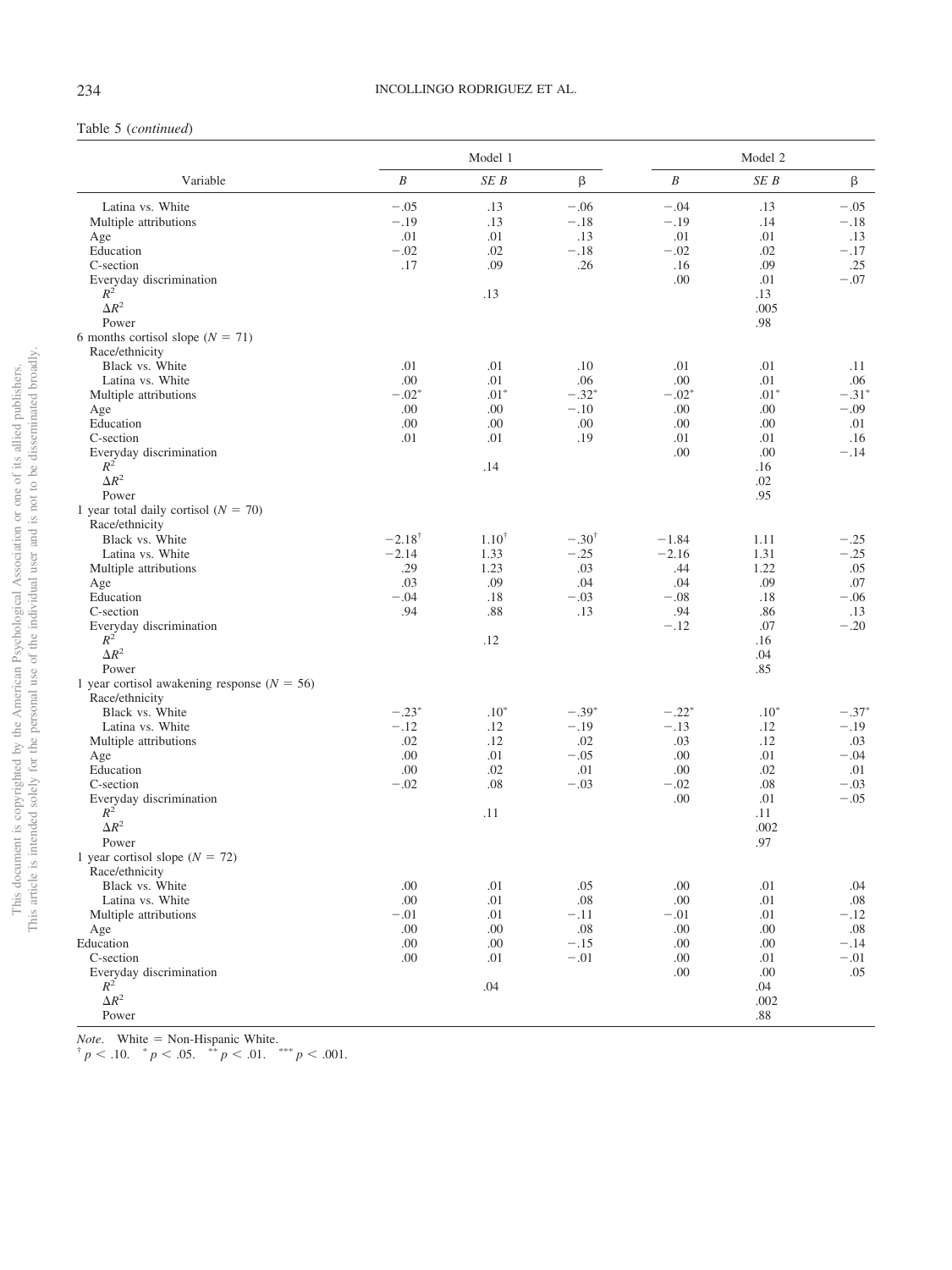<span id="page-9-1"></span>Table 6 *False Discovery Rate Analyses for Each Hypothesis*

| Rank of p value | Outcome                                   | Original $p$ value | Corrected threshold |
|-----------------|-------------------------------------------|--------------------|---------------------|
| Hypothesis 1    |                                           |                    |                     |
|                 | One-month postpartum depressive symptoms  | .008               | .017                |
| 2               | One-year postpartum depressive symptoms   | .049               | .033                |
| 3               | Six months postpartum depressive symptoms | .400               | .050                |
| Hypothesis 2    |                                           |                    |                     |
|                 | Excess gestational weight gain            | .009               | .013                |
| 2               | Gestational weight gain                   | .020               | .025                |
| 3               | One-year weight retention                 | .041               | .038                |
|                 | Six months weight retention               | .339               | .050                |
| Hypothesis 3    |                                           |                    |                     |
|                 | One-year total daily cortisol             | .112               | .005                |
|                 | Six months cortisol slope                 | .255               | .010                |
| 3               | One-year systolic blood pressure          | .455               | .015                |
| 4               | Six months systolic blood pressure        | .556               | .020                |
| 5               | Six months cortisol awakening response    | .580               | .025                |
| 6               | Six months diastolic blood pressure       | .600               | .030                |
|                 | One-year cortisol slope                   | .723               | .035                |
| 8               | One-year cortisol awakening response      | .755               | .040                |
| 9               | Six months total daily cortisol           | .856               | .045                |
| 10              | One-year diastolic blood pressure         | .881               | .050                |

*Note*. For this false discovery rate analysis, outcomes from each hypothesis are listed in rank order of their *p* values. Each rank is multiplied by .05 and divided by the number of variables in the analyses to produce a corrected threshold for determining significance [\(Benjamini & Hochberg, 1995\)](#page-9-0).

In terms of limitations, this study had a relatively small sample size, although it was nonetheless low income and diverse in terms of race/ethnicity. Additionally, participants' attribution for their experiences of everyday discrimination was, in fact, height or weight, not weight alone. Height, though, was not related to everyday discrimination scores nor did it influence results when accounted for in analyses. Moreover, using the Everyday Discrimination Scale in this manner to assess weight-related discrimination is a standard approach for addressing this nuance in the weight stigma literature (e.g., [Andreyeva, Puhl, & Brownell, 2008\)](#page-9-2). Finally, while findings are consistent with the broader weight stigma literature indicating that experiencing weight stigma promotes depressive symptomatology [\(Papadopoulos & Brennan, 2015\)](#page-10-4) and even weight gain itself [\(Jackson et al., 2014\)](#page-10-5), the retrospective report of everyday discrimination presents limitations. Namely, the direction of causality of associations of everyday discrimination and outcomes measured at 1 month postpartum is ambiguous, given concurrent measurement. It is possible that weight gain precipitated the weight-related discrimination. However, the nature of the Everyday Discrimination Scale stem asks for a retrospective report over the previous year, meaning that the experiences ostensibly occurred within the timeframe of the pregnancy (although perhaps also in the month or two before pregnancy) and not contemporaneously with the outcomes. Nonetheless, future research should continue to investigate these relationships prospectively through obtaining detailed diary measures of experiences of weight stigma during pregnancy, which would improve upon scales such as that used here.

In conclusion, the original study from which these data were drawn did not have an a priori focus on weight stigma, but the dataset provided a unique opportunity to investigate potential adverse effects of weight stigma experienced in the context of pregnancy in a diverse community sample. The results reported here suggest that, indeed, experiencing weight stigma during pregnancy is associated with deleterious outcomes and that weight stigma in pregnancy may be problematic for low-SES women from a variety of racial and ethnic backgrounds. These results contribute to the current scientific understanding of how social factors may affect maternal health over the postpartum period, which has implications for health care contexts, where weight stigma is particularly prevalent [\(Puhl & Heuer, 2009\)](#page-10-29) and may be increasing [\(Tomiyama et al., 2015\)](#page-11-3). As pregnant women must make frequent visits to their health care provider, it is important to consider whether stigmatizing interactions in health care settings could potentially put them at risk for long-term adverse effects. These findings also have implications for communities in general, which might seek to raise awareness of the potential dangers of pregnancy-related weight stigma at the community level so as to create healthier environments for expecting and new mothers. Finally, this work sets the stage for future prospective longitudinal investigations using more detailed and frequent assessments of both weight-related discrimination and important maternal physical and mental health outcomes. This new direction of research can contribute to the understanding of the consequences of weight stigma and potentially also to maternal-child health and health care policy.

### **References**

- <span id="page-9-2"></span>Andreyeva, T., Puhl, R. M., & Brownell, K. D. (2008). Changes in perceived weight discrimination among Americans, 1995–1996 through 2004 –2006. *Obesity, 16,* 1129 –1134. [http://dx.doi.org/10.1038/oby](http://dx.doi.org/10.1038/oby.2008.35) [.2008.35](http://dx.doi.org/10.1038/oby.2008.35)
- <span id="page-9-0"></span>Benjamini, Y., & Hochberg, Y. (1995). Controlling the false discovery rate: A practical and powerful approach to multiple testing. *Journal of the Royal Statistical Society Series B. Methodological, 57,* 289 –300. <http://dx.doi.org/10.1111/j.2517-6161.1995.tb02031.x>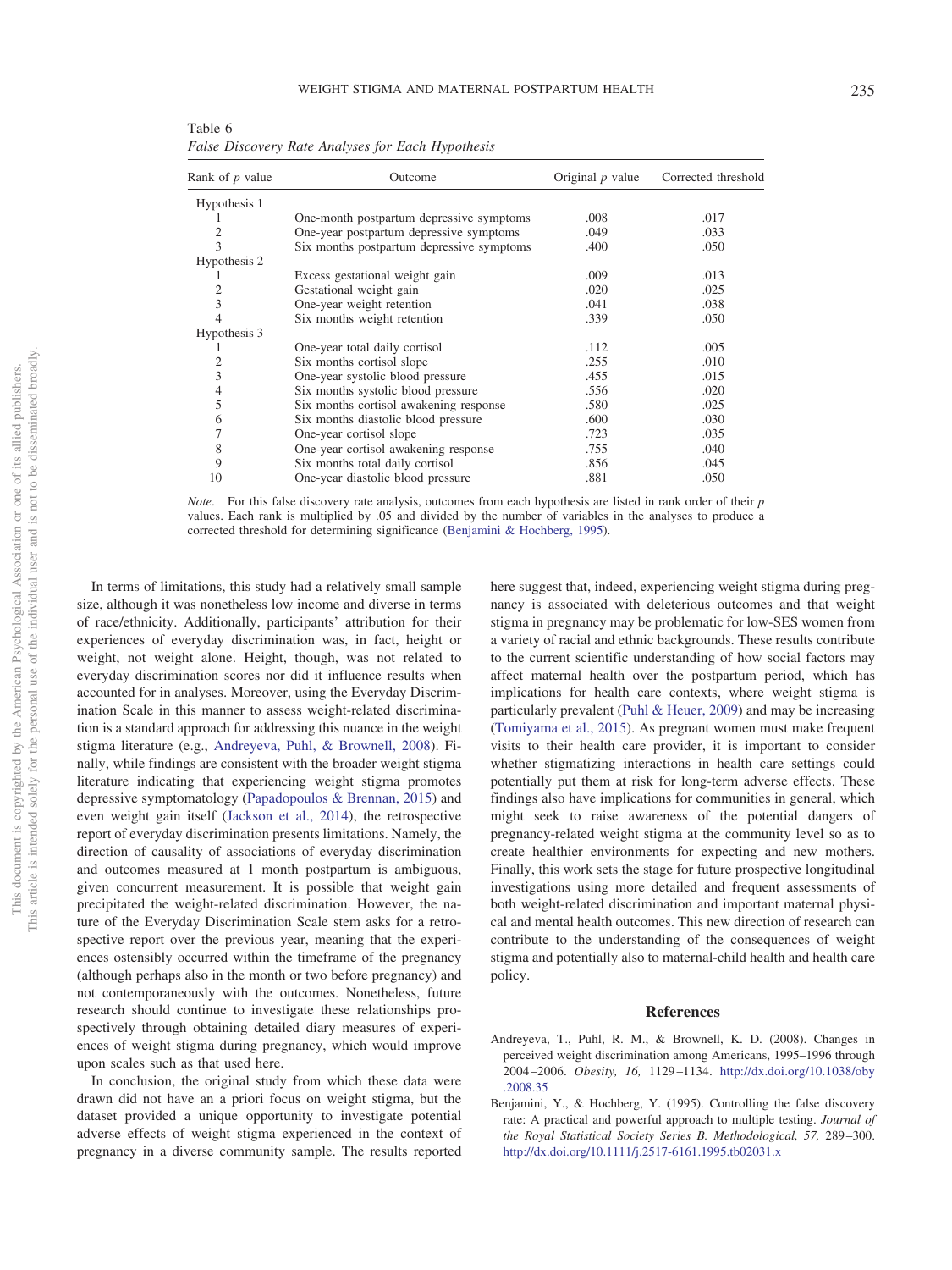- <span id="page-10-27"></span>Chaudron, L. H., Klein, M. H., Remington, P., Palta, M., Allen, C., & Essex, M. J. (2001). Predictors, prodromes and incidence of postpartum depression. *Journal of Psychosomatic Obstetrics and Gynecology, 22,* 103–112. <http://dx.doi.org/10.3109/01674820109049960>
- <span id="page-10-23"></span>Cox, J. L., Holden, J. M., & Sagovsky, R. (1987). Detection of postnatal depression. Development of the 10-item Edinburgh Postnatal Depression Scale. *The British Journal of Psychiatry, 150,* 782–786. [http://dx](http://dx.doi.org/10.1192/bjp.150.6.782) [.doi.org/10.1192/bjp.150.6.782](http://dx.doi.org/10.1192/bjp.150.6.782)
- <span id="page-10-10"></span>Davis, E. P., & Sandman, C. A. (2010). The timing of prenatal exposure to maternal cortisol and psychosocial stress is associated with human infant cognitive development. *Child Development, 81,* 131–148. [http://dx.doi](http://dx.doi.org/10.1111/j.1467-8624.2009.01385.x) [.org/10.1111/j.1467-8624.2009.01385.x](http://dx.doi.org/10.1111/j.1467-8624.2009.01385.x)
- <span id="page-10-25"></span>Deputy, N. P., Sharma, A. J., Kim, S. Y., & Hinkle, S. N. (2015). Prevalence and characteristics associated with gestational weight gain adequacy. *Obstetrics and Gynecology, 125,* 773–781. [http://dx.doi.org/](http://dx.doi.org/10.1097/AOG.0000000000000739) [10.1097/AOG.0000000000000739](http://dx.doi.org/10.1097/AOG.0000000000000739)
- <span id="page-10-20"></span>Dunkel Schetter, C., Schafer, P., Lanzi, R. G., Clark-Kauffman, E., Raju, T. N. K., Hillemeier, M. M., & the Community Child Health Network. (2013). Shedding light on the mechanisms underlying health disparities through community participatory methods: The stress pathway. *Perspectives on Psychological Science, 8,* 613– 633. [http://dx.doi.org/10.1177/](http://dx.doi.org/10.1177/1745691613506016) [1745691613506016](http://dx.doi.org/10.1177/1745691613506016)
- <span id="page-10-11"></span>Endres, L. K., Straub, H., McKinney, C., Plunkett, B., Minkovitz, C. S., Schetter, C. D., . . . the Community Child Health Network of the Eunice Kennedy Shriver National Institute of Child Health and Human Development. (2015). Postpartum weight retention risk factors and relationship to obesity at 1 year. *Obstetrics and Gynecology, 125,* 144 –152. <http://dx.doi.org/10.1097/AOG.0000000000000565>
- <span id="page-10-12"></span>Gress-Smith, J. L., Luecken, L. J., Lemery-Chalfant, K., & Howe, R. (2012). Postpartum depression prevalence and impact on infant health, weight, and sleep in low-income and ethnic minority women and infants. *Maternal and Child Health Journal, 16,* 887– 893. [http://dx.doi.org/10](http://dx.doi.org/10.1007/s10995-011-0812-y) [.1007/s10995-011-0812-y](http://dx.doi.org/10.1007/s10995-011-0812-y)
- <span id="page-10-0"></span>Hamilton, J. G., & Lobel, M. (2008). Types, patterns, and predictors of coping with stress during pregnancy: Examination of the Revised Prenatal Coping Inventory in a diverse sample. *Journal of Psychosomatic Obstetrics and Gynecology, 29,* 97–104. [http://dx.doi.org/10.1080/](http://dx.doi.org/10.1080/01674820701690624) [01674820701690624](http://dx.doi.org/10.1080/01674820701690624)
- <span id="page-10-6"></span>Himmelstein, M. S., Incollingo Belsky, A. C., & Tomiyama, A. J. (2015). The weight of stigma: Cortisol reactivity to manipulated weight stigma. *Obesity, 23,* 368 –374. <http://dx.doi.org/10.1002/oby.20959>
- <span id="page-10-13"></span>Hobel, C. J., Dunkel-Schetter, C., Roesch, S. C., Castro, L. C., & Arora, C. P. (1999). Maternal plasma corticotropin-releasing hormone associated with stress at 20 weeks' gestation in pregnancies ending in preterm delivery. *American Journal of Obstetrics and Gynecology, 180,* S257– S263. [http://dx.doi.org/10.1016/S0002-9378\(99\)70712-X](http://dx.doi.org/10.1016/S0002-9378%2899%2970712-X)
- <span id="page-10-18"></span>Incollingo Rodriguez, A. C., Heldreth, C. M., & Tomiyama, A. J. (2016). Putting on weight stigma: A randomized study of the effects of wearing a fat suit on eating, well-being, and cortisol. *Obesity, 24,* 1892–1898. <http://dx.doi.org/10.1002/oby.21575>
- <span id="page-10-24"></span>Institute of Medicine, & National Research Council. (2009). Executive summary: Weight gain during pregnancy: Reexamining the guidelines. In K. Rasmussen & A. Yaktine (Eds.), *Weight gain during pregnancy: Reexamining the guidelines* (Part 1). Washington, DC: National Academies Press. <http://dx.doi.org/10.17226/12584>
- <span id="page-10-5"></span>Jackson, S. E., Beeken, R. J., & Wardle, J. (2014). Perceived weight discrimination and changes in weight, waist circumference, and weight status. *Obesity, 22,* 2485–2488. <http://dx.doi.org/10.1002/oby.20891>
- <span id="page-10-14"></span>Johnson, J., Clifton, R. G., Roberts, J. M., Myatt, L., Hauth, J. C., Spong, C. Y., . . . the Eunice Kennedy Shriver National Institute of Child Health, & the Human Development (NICHD) Maternal-Fetal Medicine Units (MFMU) Network. (2013). Pregnancy outcomes with weight gain above or below the 2009 Institute of Medicine guidelines. *Obstetrics and*

*Gynecology, 121,* 969 –975. [http://dx.doi.org/10.1097/AOG.0b01](http://dx.doi.org/10.1097/AOG.0b013e31828aea03) [3e31828aea03](http://dx.doi.org/10.1097/AOG.0b013e31828aea03)

- <span id="page-10-17"></span>Kim, S. Y., Dietz, P. M., England, L., Morrow, B., & Callaghan, W. M. (2007). Trends in pre-pregnancy obesity in nine states, 1993–2003. *Obesity, 15,* 986 –993. <http://dx.doi.org/10.1038/oby.2007.621>
- <span id="page-10-26"></span>Luppino, F. S., de Wit, L. M., Bouvy, P. F., Stijnen, T., Cuijpers, P., Penninx, B. W. J. H., & Zitman, F. G. (2010). Overweight, obesity, and depression: A systematic review and meta-analysis of longitudinal studies. *Archives of General Psychiatry, 67,* 220 –229. [http://dx.doi.org/10](http://dx.doi.org/10.1001/archgenpsychiatry.2010.2) [.1001/archgenpsychiatry.2010.2](http://dx.doi.org/10.1001/archgenpsychiatry.2010.2)
- <span id="page-10-7"></span>Major, B., Eliezer, D., & Rieck, H. (2012). The psychological weight of weight stigma. *Social Psychological and Personality Science, 3,* 651– 658. <http://dx.doi.org/10.1177/1948550611434400>
- <span id="page-10-19"></span>Major, B., Tomiyama, A. J., & Hunger, J. M. (2018). The negative and bidirectional effects of weight stigma on health. In B. Major, J. F. Dovidio, & B. G. Link (Eds.), *Oxford library of psychology. The Oxford handbook of stigma, discrimination, and health* (pp. 499 –519). New York, NY: Oxford University Press. [http://dx.doi.org/10.1093/oxfordhb/](http://dx.doi.org/10.1093/oxfordhb/9780190243470.013.27) [9780190243470.013.27](http://dx.doi.org/10.1093/oxfordhb/9780190243470.013.27)
- <span id="page-10-15"></span>Moehler, E., Brunner, R., Wiebel, A., Reck, C., & Resch, F. (2006). Maternal depressive symptoms in the postnatal period are associated with long-term impairment of mother-child bonding. *Archives of Women's Mental Health, 9,* 273–278. [http://dx.doi.org/10.1007/s00737-006-](http://dx.doi.org/10.1007/s00737-006-0149-5) [0149-5](http://dx.doi.org/10.1007/s00737-006-0149-5)
- <span id="page-10-21"></span>O'Campo, P., Schetter, C. D., Guardino, C. M., Vance, M. R., Hobel, C. J., Ramey, S. L., & Shalowitz, M. U. (2016). Explaining racial and ethnic inequalities in postpartum allostatic load: Results from a multisite study of low to middle income woment. *SSM - Population Health, 2,* 850 – 858. <http://dx.doi.org/10.1016/j.ssmph.2016.10.014>
- <span id="page-10-4"></span>Papadopoulos, S., & Brennan, L. (2015). Correlates of weight stigma in adults with overweight and obesity: A systematic literature review. *Obesity, 23,* 1743–1760. <http://dx.doi.org/10.1002/oby.21187>
- <span id="page-10-1"></span>Puhl, R., & Brownell, K. D. (2001). Bias, discrimination, and obesity. *Obesity Research, 9,* 788 – 805. <http://dx.doi.org/10.1038/oby.2001.108>
- <span id="page-10-29"></span>Puhl, R. M., & Heuer, C. A. (2009). The stigma of obesity: A review and update. *Obesity, 17,* 941–964. <http://dx.doi.org/10.1038/oby.2008.636>
- <span id="page-10-8"></span>Puhl, R., & Suh, Y. (2015). Health consequences of weight stigma: Implications for obesity prevention and treatment. *Current Obesity Reports, 4,* 182–190. <http://dx.doi.org/10.1007/s13679-015-0153-z>
- <span id="page-10-22"></span>Ramey, S. L., Schafer, P., DeClerque, J. L., Lanzi, R. G., Hobel, C., Shalowitz, M., . . . the Community Child Health Network. (2015). The preconception stress and resiliency pathways model: A multi-level framework on maternal, paternal, and child health disparities derived by community-based participatory research. *Maternal and Child Health Journal, 19,* 707–719. <http://dx.doi.org/10.1007/s10995-014-1581-1>
- <span id="page-10-16"></span>Reid, A. E., Rosenthal, L., Earnshaw, V. A., Lewis, T. T., Lewis, J. B., Stasko, E. C.,... Ickovics, J. R. (2016). Discrimination and excessive weight gain during pregnancy among Black and Latina young women. *Social Science & Medicine, 156,* 134 –141. [http://dx.doi.org/10.1016/j](http://dx.doi.org/10.1016/j.socscimed.2016.03.012) [.socscimed.2016.03.012](http://dx.doi.org/10.1016/j.socscimed.2016.03.012)
- <span id="page-10-28"></span>Rooney, B. L., & Schauberger, C. W. (2002). Excess pregnancy weight gain and long-term obesity: One decade later. *Obstetrics and Gynecology, 100,* 245–252. [http://dx.doi.org/10.1097/00006250-200208000-](http://dx.doi.org/10.1097/00006250-200208000-00008) [00008](http://dx.doi.org/10.1097/00006250-200208000-00008)
- <span id="page-10-9"></span>Schvey, N. A., Puhl, R. M., & Brownell, K. D. (2014). The stress of stigma: Exploring the effect of weight stigma on cortisol reactivity. *Psychosomatic Medicine, 76,* 156 –162. [http://dx.doi.org/10.1097/PSY](http://dx.doi.org/10.1097/PSY.0000000000000031) [.0000000000000031](http://dx.doi.org/10.1097/PSY.0000000000000031)
- <span id="page-10-2"></span>Seacat, J. D., Dougal, S. C., & Roy, D. (2016). A daily diary assessment of female weight stigmatization. *Journal of Health Psychology, 21,* 228 –240. <http://dx.doi.org/10.1177/1359105314525067>
- <span id="page-10-3"></span>Sutin, A. R., Stephan, Y., & Terracciano, A. (2015). Weight discrimination and risk of mortality. *Psychological Science, 26,* 1803–1811. [http://dx](http://dx.doi.org/10.1177/0956797615601103) [.doi.org/10.1177/0956797615601103](http://dx.doi.org/10.1177/0956797615601103)